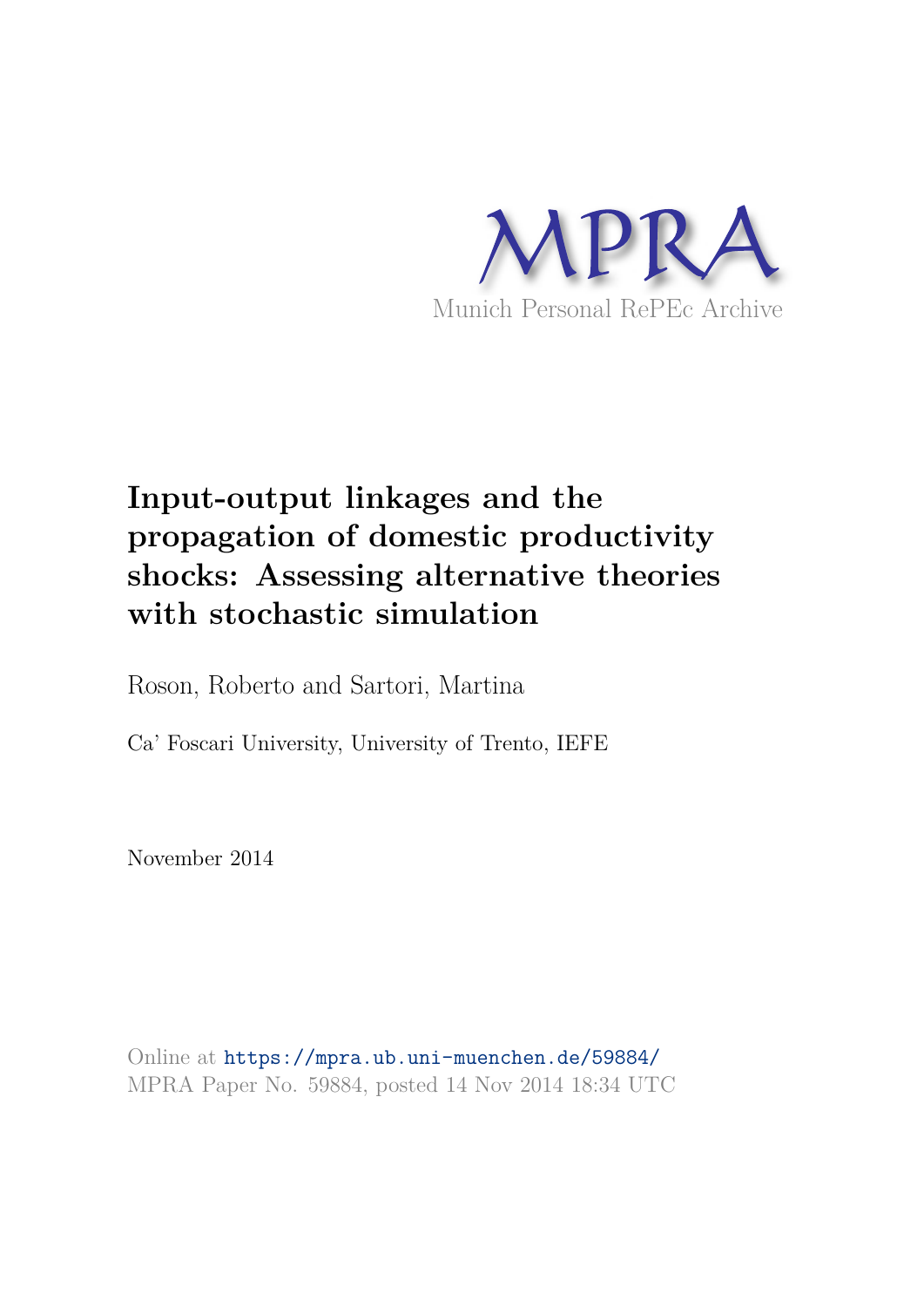





# Input-output linkages and the propagation of domestic productivity shocks: Assessing alternative theories with stochastic simulation

 $SIS$  Working Paper  $N^o$  2014–7

November 2014

Roberto ROSON Ca' Foscari University and IEFE

Martina SARTORI University of Trento and IEFE

School of International Studies via Tommaso Gar, 14 38122 Trento – ITALY http://www.unitn.it/ssi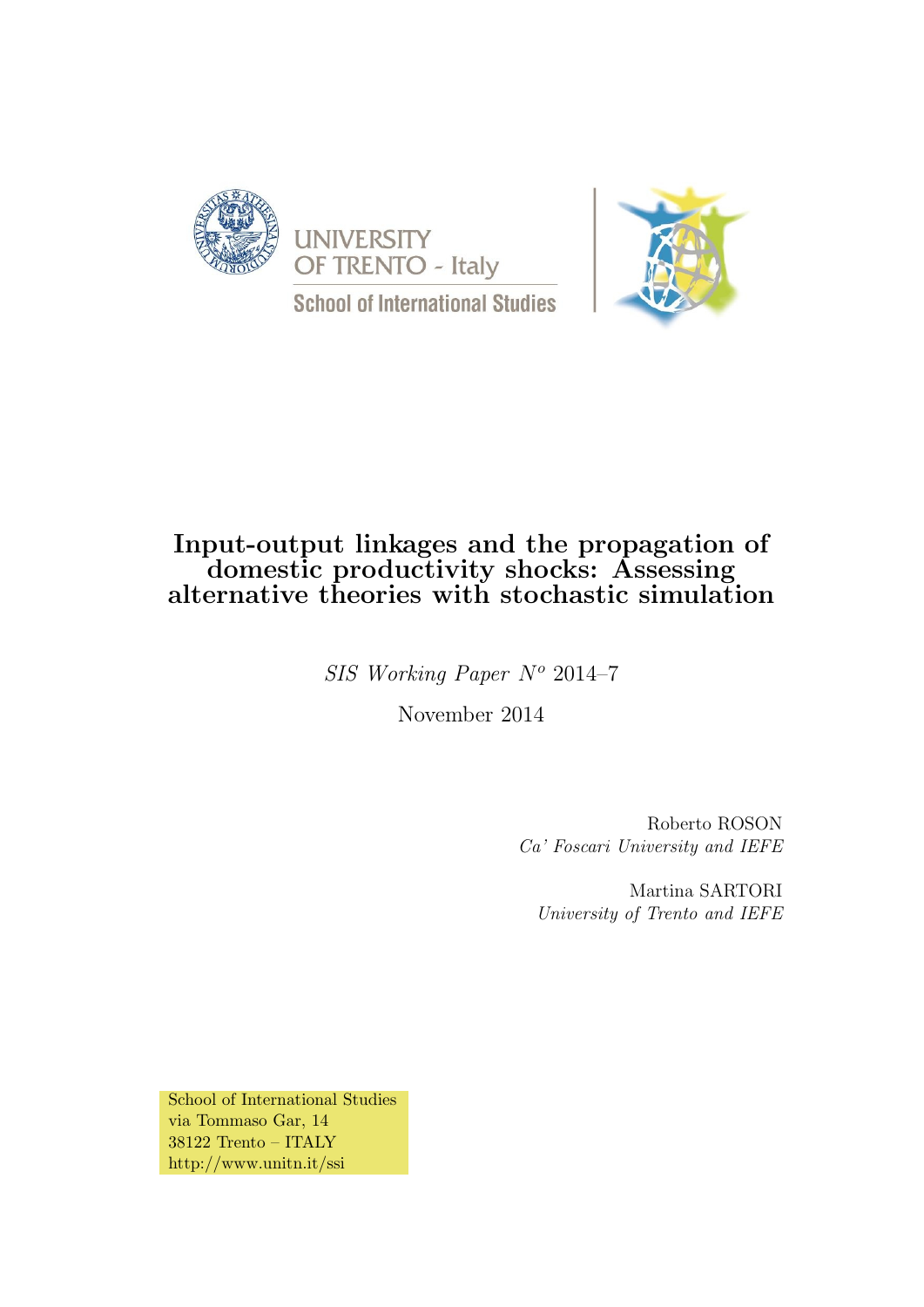# Input-output linkages and the propagation of domestic productivity shocks: Assessing alternative theories with stochastic simulation

Roberto Roson<sup>∗</sup> Martina Sartori†

#### Abstract

Relatively small sectoral productivity shocks could lead to sizable macroeconomic variability. Whereas most contributions in the literature analyze the issue of aggregate sensitivity using simple general equilibrium models, a novel approach is proposed in this paper, based on stochastic simulations with a global CGE model. We estimate the statistical distribution of the real GDP in 109 countries, assuming that the productivities of the industrial value added composites are identically and independently distributed random variables. We subsequently undertake a series of regressions in which the standard error of the GDP is expressed as a function of variables measuring the "granularity" of the economy, the distribution of input-output trade flows, and the degree of foreign trade openness.

We find that the variability of the GDP, induced by sectoral shocks, is basically determined by the degree of industrial concentration as counted by the Herfindhal index of industrial value added. The degree of centrality in inter-industrial connectivity, measured by the standard deviation of second order degrees, is mildly significant, but it is also correlated with the industrial concentration index. After controlling for the correlation effect, we find that connectivity turns out to be statistically significant, although less so than granularity.

<sup>∗</sup>Ca'Foscari University, Venice and IEFE Bocconi University, Milan, Italy. E-mail: roson@unive.it.

<sup>†</sup>University of Trento and IEFE Bocconi University, Milan, Italy. E-mail: martina.sartori@unive.it.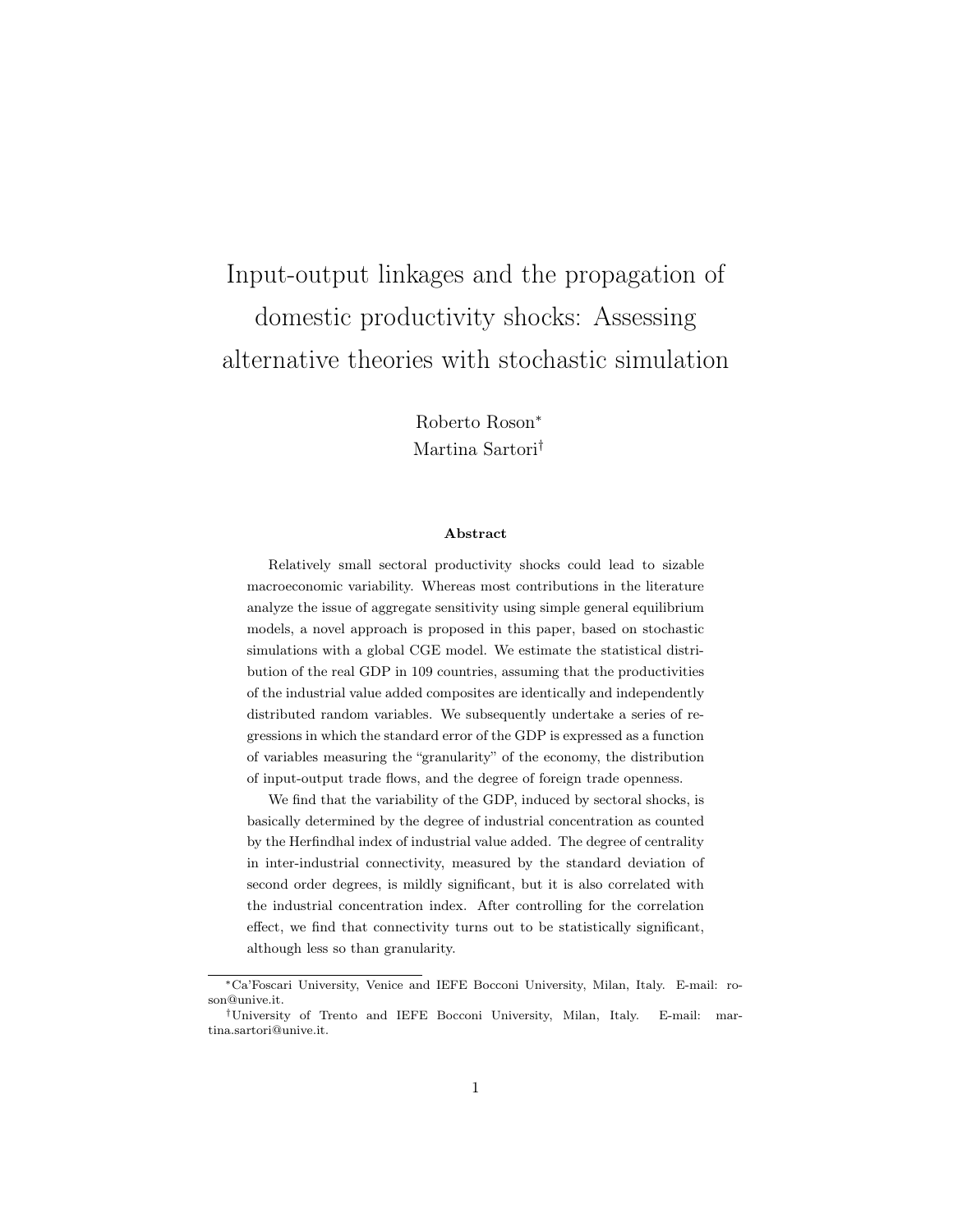JEL Classification: C15, D58, E32, O57.

Keywords: Aggregate volatility, input-output linkages, intersectoral network, sectoral shocks, granularity, stochastic simulation, computable general equilibrium models.

## 1 Introduction

In an economy composed of several independent sub-units, any perturbation affecting a single unit would have little impact on the aggregate. However, if the units are linked, for example by input-output trade relationships, then a shock could propagate though the system, possibly leading to significant aggregate variability.

This argument has been long explored in the real business cycle literature, both theoretically and empirically, mainly after the seminal work by Long and Plosser (1983). The topic is also linked to the literature on input-output analysis of R&D interindustry spillovers (Mohnen (1997); Sakurai et al. (1997)).

Recently, a number of papers have revisited the issue, proposing new approaches and perspectives. For instance, Gabaix (2011) argues that the distribution of sectors or firms in an economy is typically fat-tailed and, under these circumstances, idiosyncratic shocks to large subunits do affect aggregate outcomes. Acemoglu et al. (2012) consider the set of input-output relationships among industries in terms of network, finding that the propagation of micro shocks at the macro level depends on some specific network characteristics.

The large majority of empirical works in this field have focused on a single national economy, studying how rapidly aggregate effects die out when the number of sectors is increased (equivalently, when primary shocks affect smaller business units); in other words, the applicability of the law of large numbers in this context. Much less attention has been given to comparing different economic structures with the same number of sectors, despite the fact that understanding which economies are more vulnerable to micro shocks, and why, would be of obvious practical relevance.

Also, empirical studies typically use time series data to decompose aggregate volatility (e.g., in GDP growth rates) in terms of common (sometimes, policy driven) shocks and industry-specific shocks (Stockman, 1987; Canning et al.,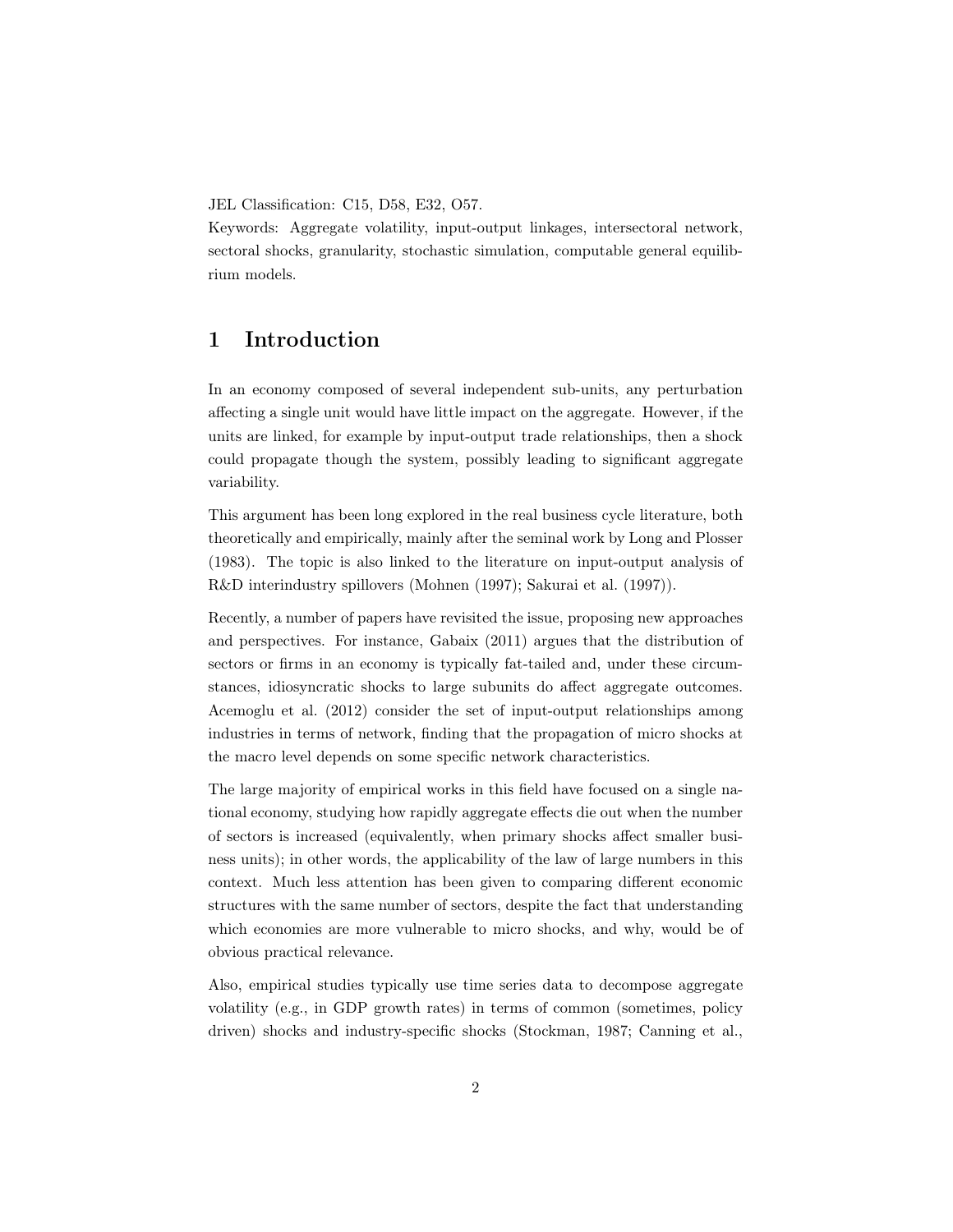1998), or to trace back the degree of micro-macro correlation to some economic system characteristics (Hornstein and Praschnik, 1997; Carvalho and Gabaix, 2010). One work in the latter class which is related to this paper is Foester et al. (2011), where alternative explanations are tested. Using factor methods, Foester et al. (2011) decompose industrial production into components arising from aggregate and sector-specific shocks, using a multisector growth model to adjust for the effects of input-output linkages. They found that the role of idiosyncratic shocks increased considerably after the mid-1980s. In contrast to Gabaix (2011), sectoral weights appear to play little role in explaining the aggregate variability, suggesting that the "few-large-sectors" explanation should be ruled out, in favor of explanations based on covariability across sectors.

In this paper, rather than relying on historical time series, we "artificially create" a data base of shock distributions through simulations with a multi-regional, global computable general equilibrium model. In a recent paper, Johnson (2014) follows a similar approach, although the research question we address here is somewhat different. The model we use is the standard GTAP Computable General Equilibrium model (Hertel, 1997). We consider 109 countries<sup>1</sup> and we perform systematic sensitivity analysis with the RunGTAP software, by varying (i.i.d) the multifactor productivity of the value added aggregate, corresponding to the productivity of an hypothetical single primary factor. This process allow us to get an estimate of the standard error of the real GDP.

We consider the same number of industries (57) in all countries. Furthermore, we adopt the same distribution of productivity shocks for all sectors in all countries. Despite the use of identical assumptions, however, we found significant differences in our estimates of country-level GDP variability. What could explain these differences? In our search for explanatory factors, we focus on dissimilarities in the economic structure, for example in the input-output matrix, in the distribution of sectors, or in the degree of international trade openness. In particular, we analyze the ouput of our stochastic simulation exercise, to ascertain which factors, among the ones proposed in the literature, appear to be most significant in explaining aggregate variability, on the empirical ground.

The paper is organized as follows. In the next section, a number of alternative theories and explanations for the impact of micro shocks on macroeconomic aggregates are reviewed. In Section 3, our simulation strategy is illustrated, with

<sup>&</sup>lt;sup>1</sup>This is the maximum level of regional disaggregation allowed in the GTAP Social Accounting Matrix data base.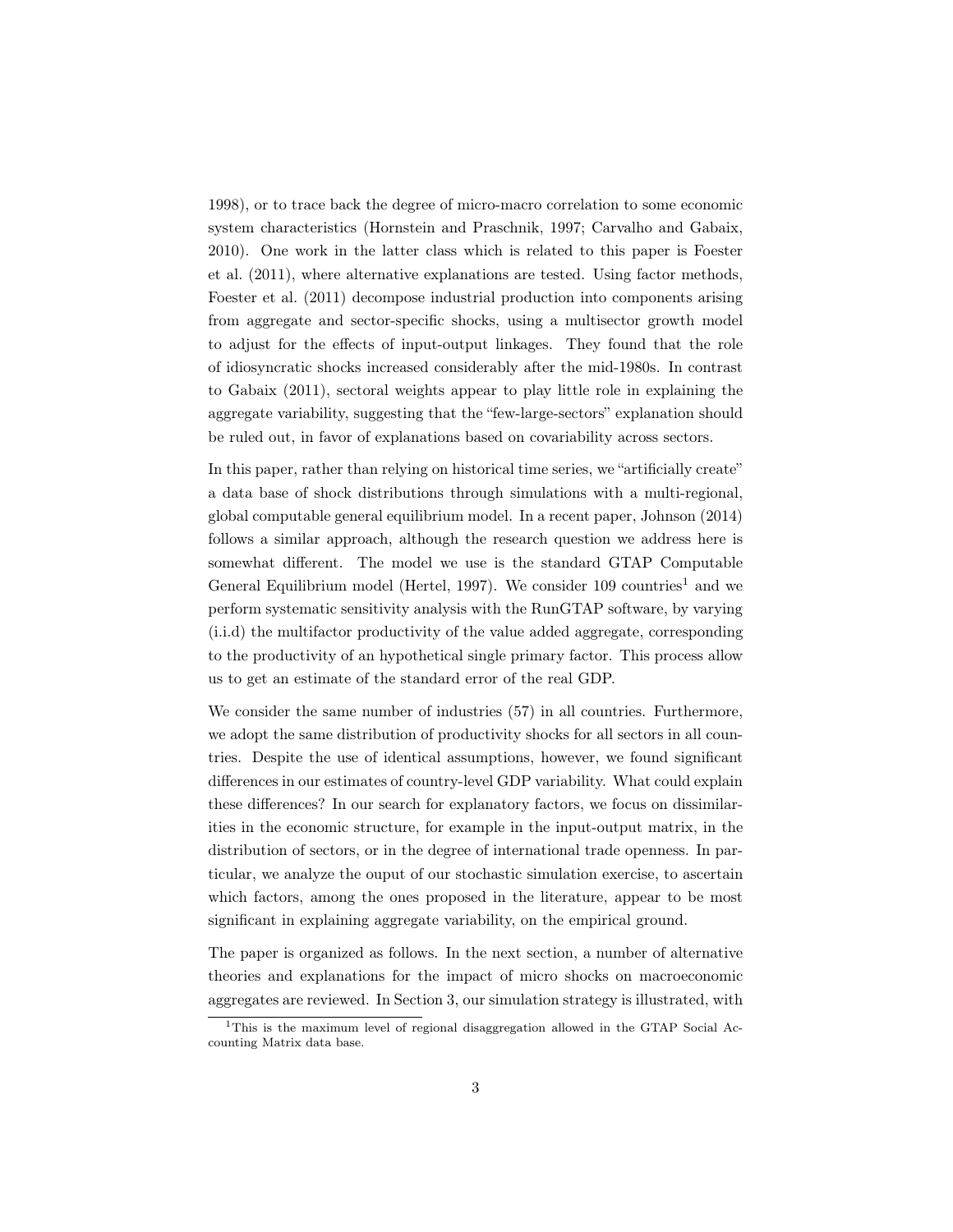a brief description of the CGE model and of the stochastic simulation techniques. Section 4 presents the results and analyzes the empirical relevance of a number of explanatory factors, discussing why our findings may differ from those obtained in theoretical models. Section 5 provides some concluding remarks.

## 2 Alternative theories and explanations

## 2.1 System criticality

A first argument supporting the relevance of micro shocks on aggregate economic quantities relies on catastrophic effects and system criticality.

There may be specific conditions under which social or physical system are highly sensitive to minor perturbations. An example is the model discussed in Bak et al. (1993). This paper illustrates how fluctuations in aggregate economic activity can result from many small, independent shocks to individual sectors. The effects of the small independent shocks fail to cancel out in the aggregate, due to the presence of two non-standard assumptions: local interaction between productive units (linked by supply relationships), and non-convex technology. The model is formally isomorphic to a sandpile model. More recently, the existence of production chains has been proposed as a possible amplification mechanism (Huang and Liu, 2001; Levine, 2012).

Gabaix (2011) notice that these models are conceptually innovative, but they are hard to work with theoretically and empirically. On one hand, the conditions for the emergence of criticality in the system are quite special, on the other hand the models generate wider fluctuations than those observed in reality. For these reasons, this interpretation will not be taken into account in our empirical exercise.

#### 2.2 Granularity

Gabaix (2011) observes that the distribution of firm sizes is typically fat-tailed. That fat-tailedness makes the central limit theorem break down, and idiosyncratic shocks to large firms (or, more generally, to large subunits in the economy such as family business groups or sectors) affect aggregate outcomes. This paper illustrates this effect by taking the example of GDP fluctuations. It argues that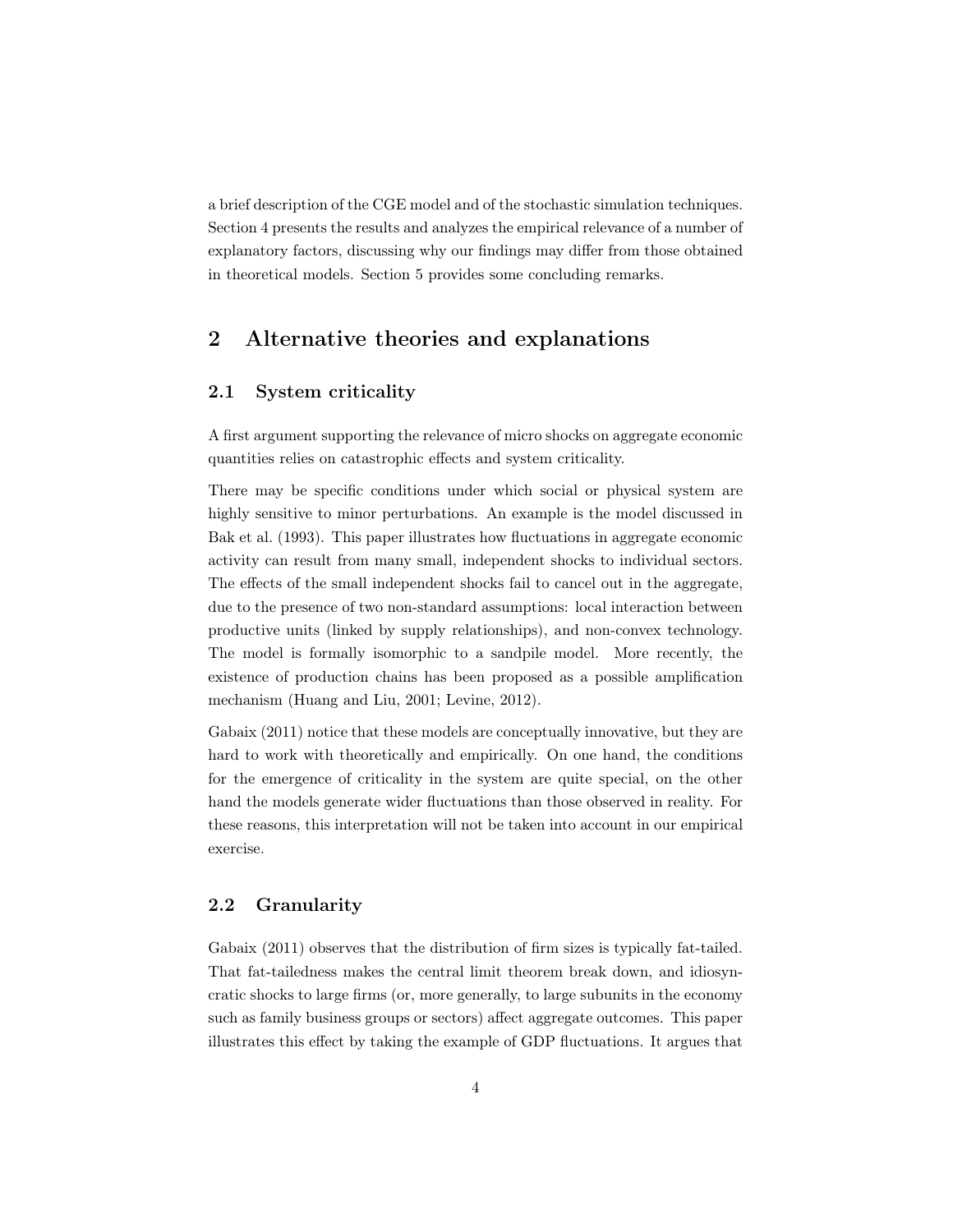idiosyncratic shocks to the top 100 firms explain a large fraction (one-third) of aggregate volatility in the United States.

It is shown that, in a simple island economy composed of  $n$  sectors, the following relationship links the variance of the GDP  $(y)$  to the variance of uncorrelated sectoral shocks:

$$
\sigma_y^2 = \sum_{i=1}^n \left(\frac{s_i}{y}\right)^2 \sigma_i^2 \tag{1}
$$

where  $s_i$  are total sales of the *i*-th sector.

Equation (1) may be contrasted with a similar one, emerging when there are no intermediate inputs, so that gross output, or sales,  $s_i$  coincide with net output, or value added,  $v_i$ :

$$
\sigma_y^2 = \sum_{i=1}^n \left(\frac{v_i}{y}\right)^2 \sigma_i^2 \tag{2}
$$

Notice that national GDP is just the sum of sectoral values added. If the  $v_i$ are regarded as independent random variables, then  $\eta$  would also be a random variable obtained by summation, which implies (2).

Using the theorem provided by Hulten (1978), Gabaix demonstrates that (1) carries over to an economy with a number of competitive firms buying intermediate inputs from one another. Somewhat surprisingly, this would imply that aggregate shocks can be calculated without knowing the input–output matrix: the sufficient statistic for the impact of firm/sector  $i$  would be its size, as measured by sales  $s_i$ . However, it is important to stress that Hulten's theorem has been obtained for a closed, perfectly competitive economy, on the basis of the envelope theorem. As a consequence, this proposition does not perfectly fit when the basic conditions are not met, in particular when significant deviations from a baseline equilibrium are considered.

Carvalho and Gabaix (2010) call "fundamental volatility" the variability of the GDP that can be attributed to sectoral shocks on the basis of (1). They find that fundamental volatility accounts for the swings in macroeconomic volatility in the US and other major world economies in the past half century. Furthermore, they interpret the recent rise of macroeconomic volatility as a direct consequence of the increase in the size of the financial sector. A similar result is obtained for the manufacturing sector in Germany by Wagner (2011).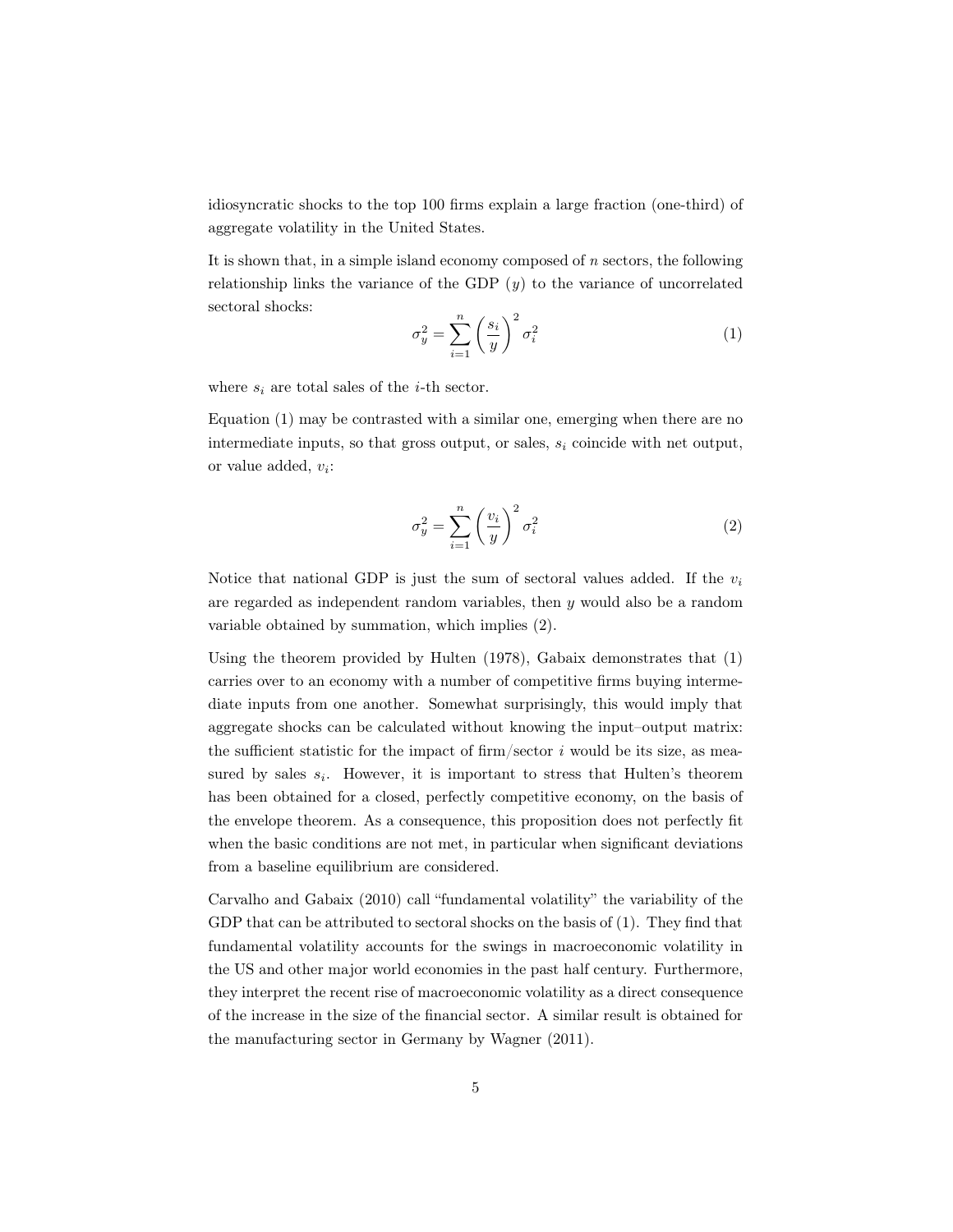#### 2.3 Trade openness

A vast literature is available on how the degree of openness to international trade affects macroeconomic variables (investments, trade balance, income, etc.) and their variability over time. It is generally found that relatively more open economies exhibit greater GDP variability (see, e.g., Crucini, 1997; Easterly and Kraay, 2000).

There are two main explanations for this fact. First, an open economy may easily "import" shocks from abroad. This point is not relevant in this context, because we are focusing here on the impact of domestic productivity shocks on domestic GDP. Second, international trade brings about higher industrial specialization, driven by comparative advantages. The recent literature on heterogeneous firms and trade initiated by Melitz (2003) adds, to this phenomenon, a higher intraindustry concentration. In both cases, as noted by Di Giovanni and Levchenko (2012) and Eaton et al. (2012), international trade amplifies the "granularity" of an economy, therefore its sensitivity to sectoral shocks.

As we are already considering the effects of granularity as a potential explanation for aggregate variability, it would be worth to investigate the effects of international trade net of its impact on concentration and specialization. This is also because most theoretical results are based on models, which consider only closed economies (e.g., Gabaix, 2011; Acemoglu et al., 2012).

From this perspective, one could easily argue that trade openness should imply, ceteris paribus, a reduction in the impact of domestic sectoral shocks on aggregate income. This is because part of the shocks would spill over, outside the boundaries of the domestic economy. In other words, to the extent that most intermediate factors are imported, the propagation of shocks between domestic industries would be quite limited.

The magnitude of this spill-over effect depends, in a model, on the assumptions about the trade balance, which affect the relative prices of domestic and imported products. In a partial equilibrium formulation, for instance, the price of imports may be taken as fixed. In a general equilibrium model, like the one used in this exercise, the prices of imports are endogenously determined. If prices of domestic and imported goods moves to the same direction, relative prices would not change much, and the substitutability between production factors of different origin would be rather curbed. On the contrary, when prices diverge, it would be easier to substitute imported factors with domestically produced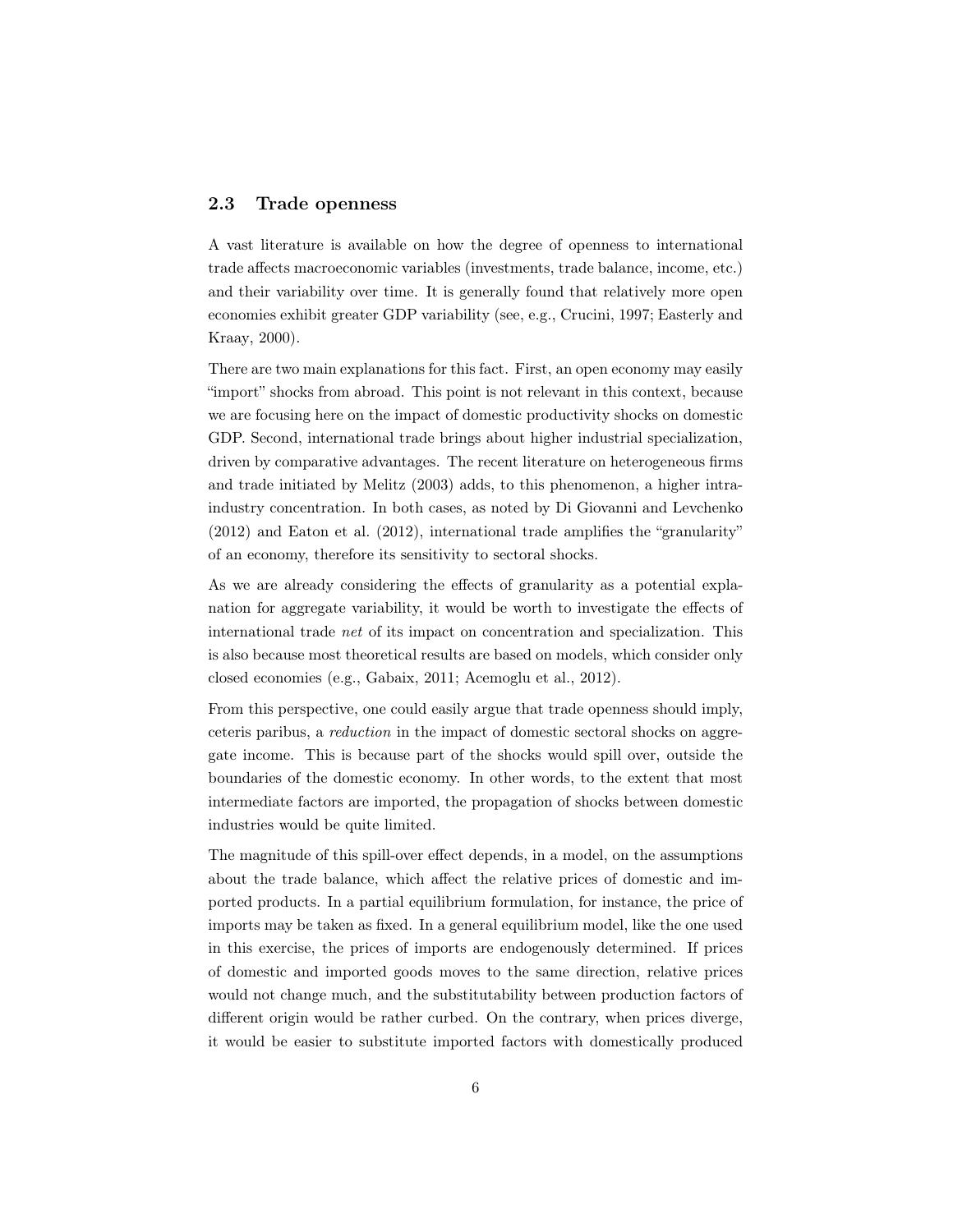ones, or vice versa. The role of the trade balance constraint will be discussed in more detail in Section 4.4.2.

### 2.4 Network connective asymmetry

The real business cycle literature has long recognized that input-output trade linkages among industries can induce positive comovements in sectoral employment and output following changes in relative productivities (Hornstein and Praschnik, 1997). Using a dynamic, stochastic, multisectoral general equilibrium model, derived from Long and Plosser (1983), Horvath (1998) finds that the effects on GDP of idiosyncratic productivity shocks at the sectoral level are dampened, when the number of sectors is increased, at a rate lower than that implied by the law of large numbers. This finding is obtained under the condition that the number of sectors supplying no intermediate inputs to any other sector in the economy grows more than proportionally that the total number of sectors, at higher levels of disaggregation (a condition which is typically met in real economies). This result is confirmed in Horvath (2000), where a numerical DSGE for the US economy is employed.

However, Dupor (1999) provides conditions under which there is an observational equivalence between multi-sector models and some single-sector counterparts. It is also shown that, for a wide class of input-output structures, interdependence is a poor mechanism for turning independent sector shocks into aggregate fluctuations.

The findings by Horvath and Dupor are not necessarily in contradiction. As noted by Acemoglu et al. (2010) and Acemoglu et al. (2012) it is not the mere existence of large input-output flows that amplifies sectoral shocks, but rather the existence of relatively few, "dominant" suppliers of intermediate factors. They propose to interpret the input-output structure as a (weighted) network, where the nodes correspond to the industries and the links to the input-output trade flows.<sup>2</sup> The relative importance of an industry as a supplier for the other industries in the economy is captured by the sum of weights of all outgoing links. In network theory, this is called the "degree" of a node.<sup>3</sup>

 $\overline{a^2}$ The value of the flows is normalized so that the sum of all incoming flows (purchases) is one.

<sup>3</sup> Acemoglu et al. (2010) and Acemoglu et al. (2012) also propose to analyze "second order degrees", considering the weighted sum of degrees of those nodes which are connected to a certain node.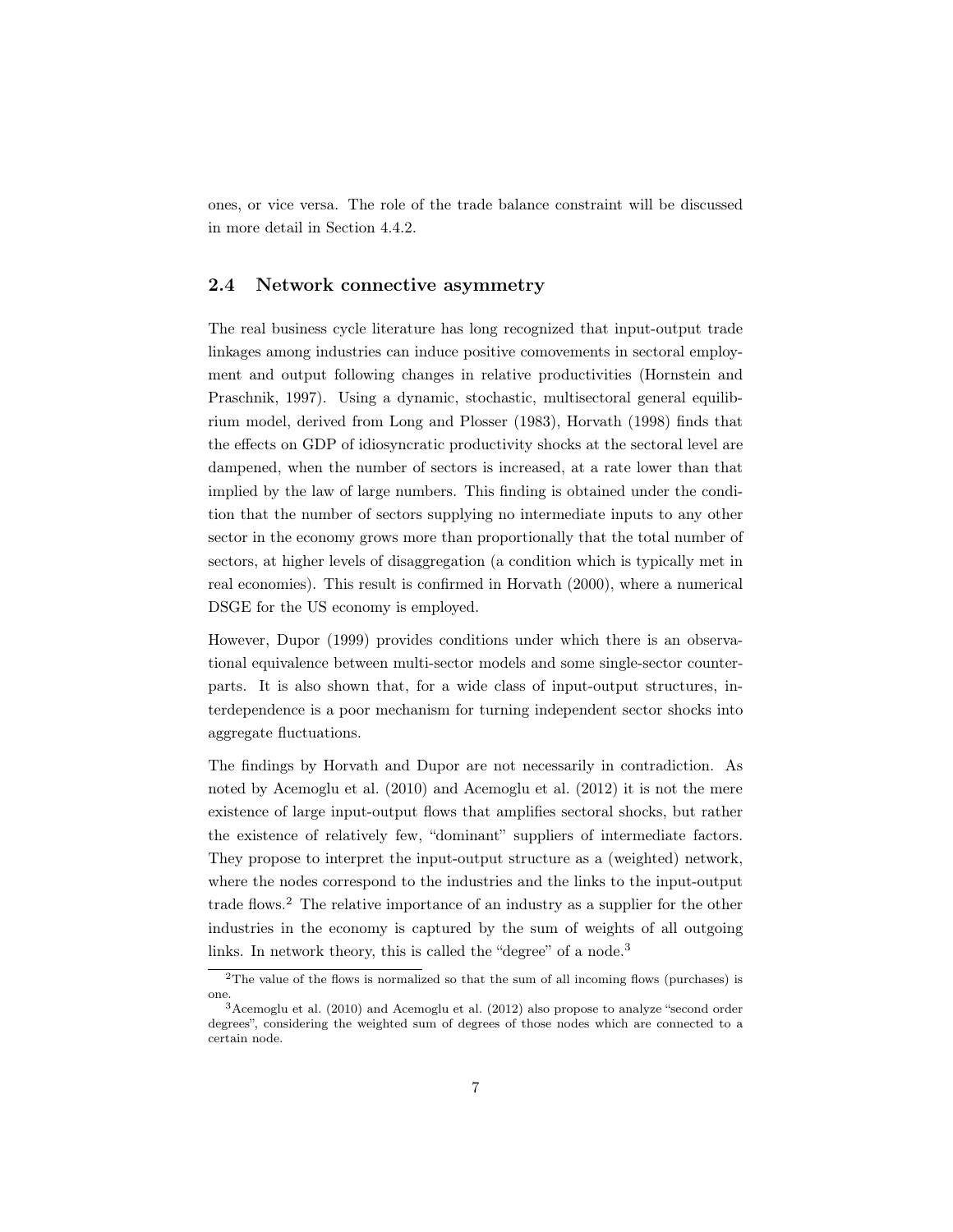Acemoglu et al. (2010) and Acemoglu et al. (2012) focus on the distribution of degrees in the economy and, in particular, on the "fat-tailedness" of that distribution. A fat-tailed distribution of degrees would mean that there are relatively few sectors which have several connections to many other sectors. Any shock affecting these "central" sectors would propagate easily to the rest of the economy, and would not be (fully) compensated by shocks in the opposite direction. If the degree distribution is well approximated by a Pareto distribution, a single parameter would determine the "fat-tailedness". They show that the value of this parameter affects how rapidly aggregate variability decays to zero when the number of sectors is increased.

Acemoglu et al. (2013) complement the findings above and establish that the effects of the economy's input-output structure and the nature of the idiosyncratic firm-level shocks (that is, the shape of shock distributions) on aggregate output are not separable, in the sense that the likelihood of large economic downturns is determined by the interplay between the two.

The analytical results for the latter papers have been obtained from a simple general equilibrium model, characterized by: (a) log-linear production and utility functions, (b) symmetric taste preferences by the final consumer, (c) existence of a single primary factor, having the same value share in all industries, (d) closed economy. Under these assumptions, it is shown that the following relationship, corresponding to (1) and (2), holds:

$$
\sigma_y^2 = \sum_{i=1}^n b_i^2 \sigma_i^2 \tag{3}
$$

where  $b_i$  are the elements of a vector  $\mathbb{B}$ , termed *influence vector*. The influence vector can be computed by solving the following linear system:

$$
\mathbb{B}_{(n\times 1)} = \mathbb{F}_{(n\times 1)} + (1 - \alpha) \mathbb{A}_{(n\times n)(n\times 1)} \tag{4}
$$

where  $\alpha$  is a scalar, expressing the value share of the single primary factor in the production processes, F is a vector, having all values set at  $\alpha/n$  (where n is the number of sectors) and A is an input-output matrix, whose generic element  $a_{ij}$  stands for the flow of intermediate factors sold by industry i to industry j. In this setting, the column sums of A have been normalized to one.

The influence vector is also known in network theory as the Bonacich centrality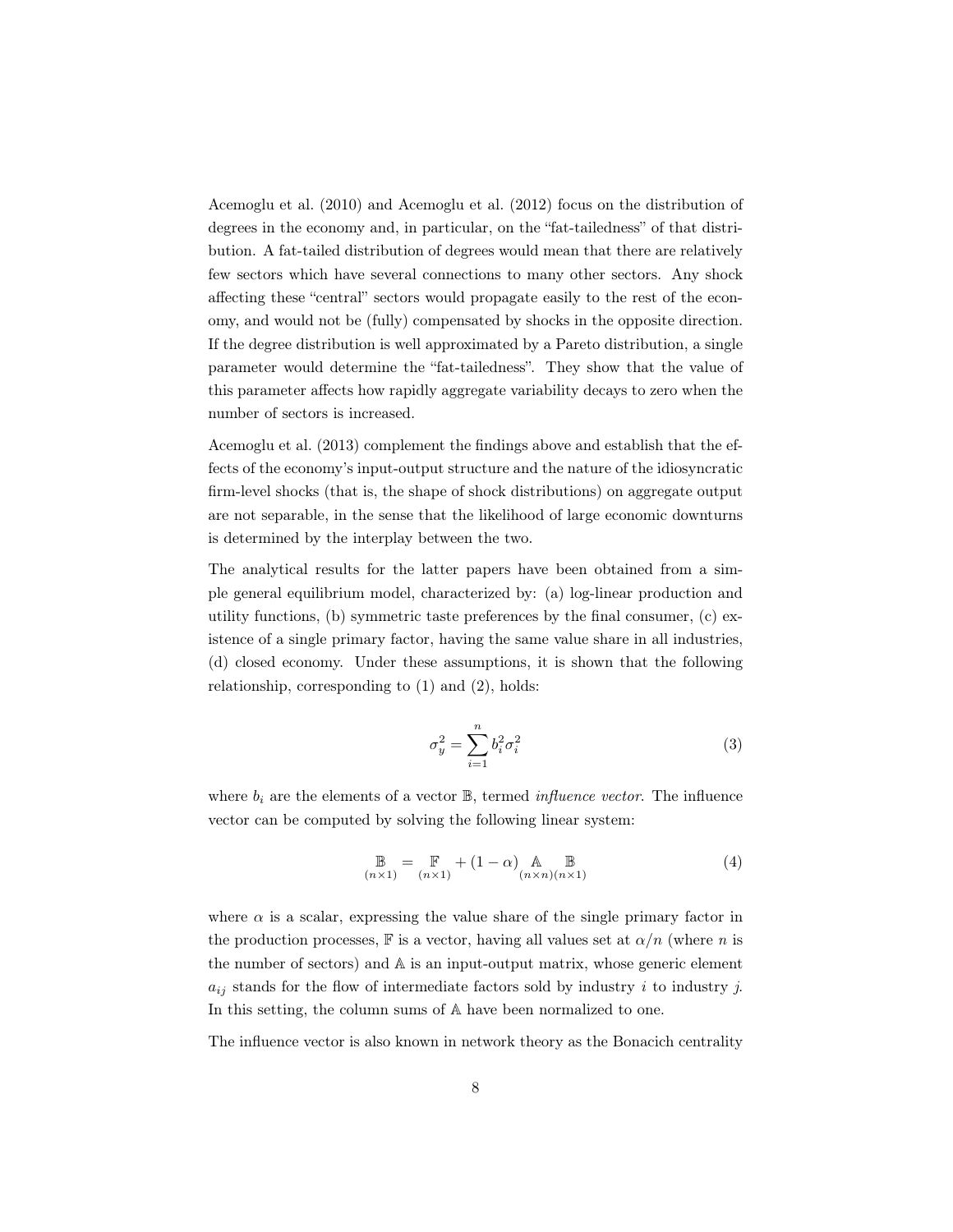vector (Bonacich, 1987). As the name suggests, it measures how important the nodes are in terms of interconnections with the rest of the network. Therefore, the meaning of (4) is clear: the variance of the GDP is a weighted sum of the variances of the independent sectoral shocks, where the weights are given by the (square of) Bonacich centrality index. An high centrality means that the sector supplies many inputs to other sectors, therefore its influence on the aggregate is quite significant.

Interestingly, Acemoglu et al. (2012) show that, in their model and in the proximity of the general equilibrium point, the elements of the influence vector coincide with the share of sectoral sales, that is:

$$
b_i = \frac{s_i}{\sum_{j=1}^n s_j} \tag{5}
$$

Taking together equations (3) and (5) one can easily draws a connection between measures of network connectivity and granularity (see (1) and (2)). The same caveats discussed in section 2.2 apply. Furthermore, if the elements of the influence vector B would always been well approximated by sale shares, then there would be no need to consider the structure of input-output linkages.

# 3 Methodology

## 3.1 The GTAP Computable General Equilibrium model

The Global Trade Analysis Project (GTAP) is an international network which builds, updates and distributes a comprehensive and detailed data base of trade transactions among different industries and regions in the world, framed as a Social Accounting Matrix (SAM). The SAM is typically used to calibrate parameters for Computable General Equilibrium (CGE) models, and the GTAP data base is accompanied by a relatively standard CGE model and a software, that can be used to conduct simulation experiments (RunGTAP). The model structure is quite complex and it is fully described in Hertel (1997). We only summarize here the main relationships in the model:

• Production volumes for all industries in all regions equal intermediate domestic consumption, final demand (private consumption, public consumption, demand for investment goods) and exports to all other regions.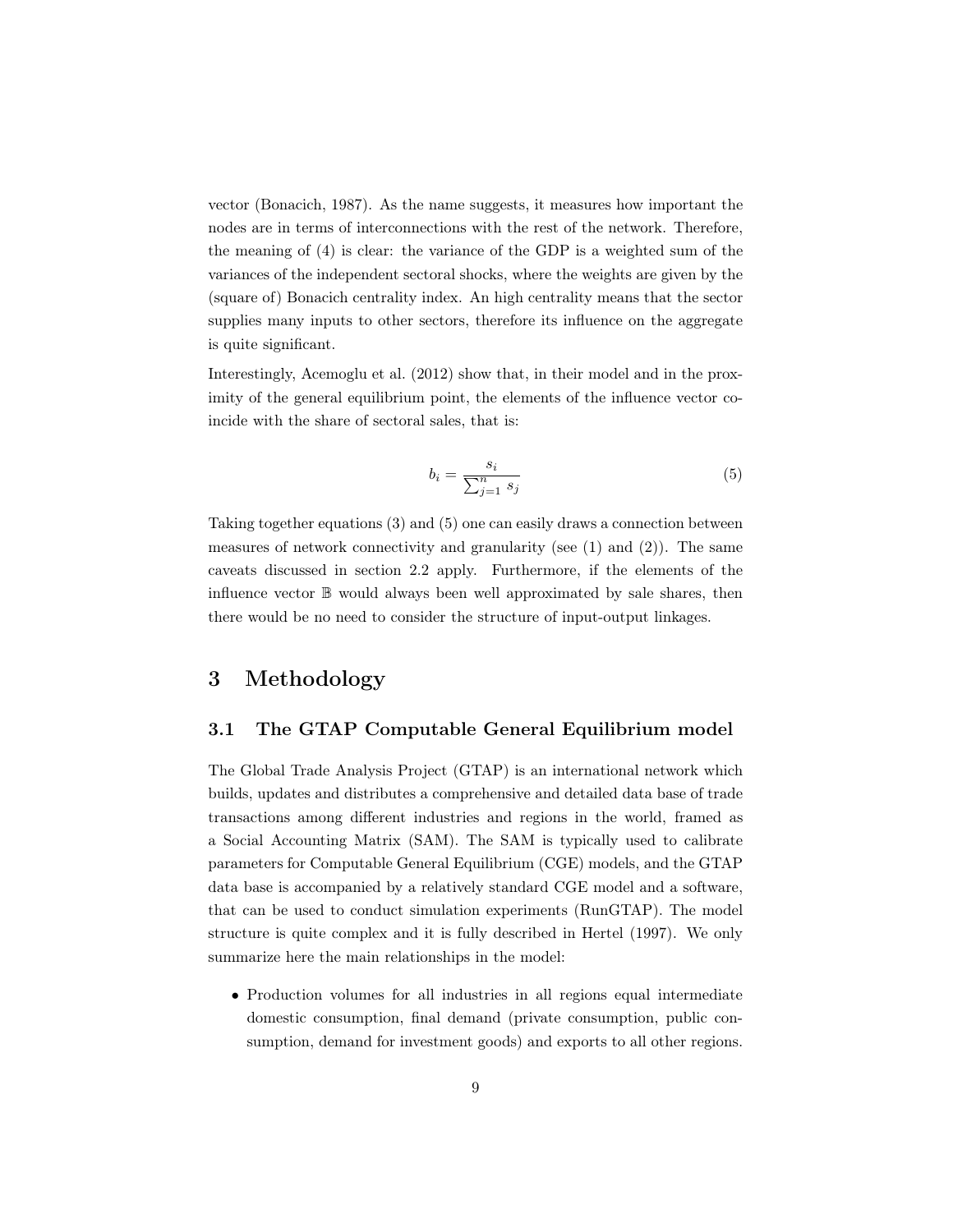- Endowments of primary factors (e.g., labour, capital) are given and match demand from domestic industries. There is perfect domestic mobility for labour and capital (single regional price) and imperfect domestic mobility for land (industry-specific price), but no international mobility.
- Representative firms in each regional industry allocate factors on the basis of cost minimization. Production functions are nested CES functions, with calibrated structural parameters and given elasticities of substitution. Intermediate factors and the value added aggregate are not substitutable among themselves (Leontief). Intermediate and final demand is split according to the source of production: first between domestic production and imports<sup>4</sup>, subsequently the imports among the various trading partners. The Armington assumption is adopted: goods in the same industry but produced in different places are regarded as imperfect substitutes. Allocation is based on relative market prices, including transportation, distribution, and tax margins. Unit prices for goods and services equals average production costs, including taxes.
- National income equals returns on primary factors owned by domestic agents, and is allocated to private consumption, public consumption and savings (constant, calibrated shares). Savings are virtually pooled by a world bank and redistributed as regional investments, on the basis of expected future returns on capital. Therefore, there is no equality between domestic savings and investment, which implies the absence of a strict trade balance constraint.
- The structure of private consumption is set on the basis of utility maximization under budget constraint. The utility function is a non-homothetic CDE function and goods have different income elasticities.

From a mathematical point of view, the model is a very large non-linear system of equations. Structural parameters are set so that the model replicates national accounts and trade data at a base year. In this paper, we use the GTAP 8.1 model version, calibrated at the year 2007. Numerical simulations entail changing exogenous variables or parameters, to determine a counterfactual equilibrium.

<sup>4</sup>Elasticities of substitution between domestic goods and imported composites depend on the industry. They range from a minimum of 1.9 for Services to a maximum of 3.6 for Energy.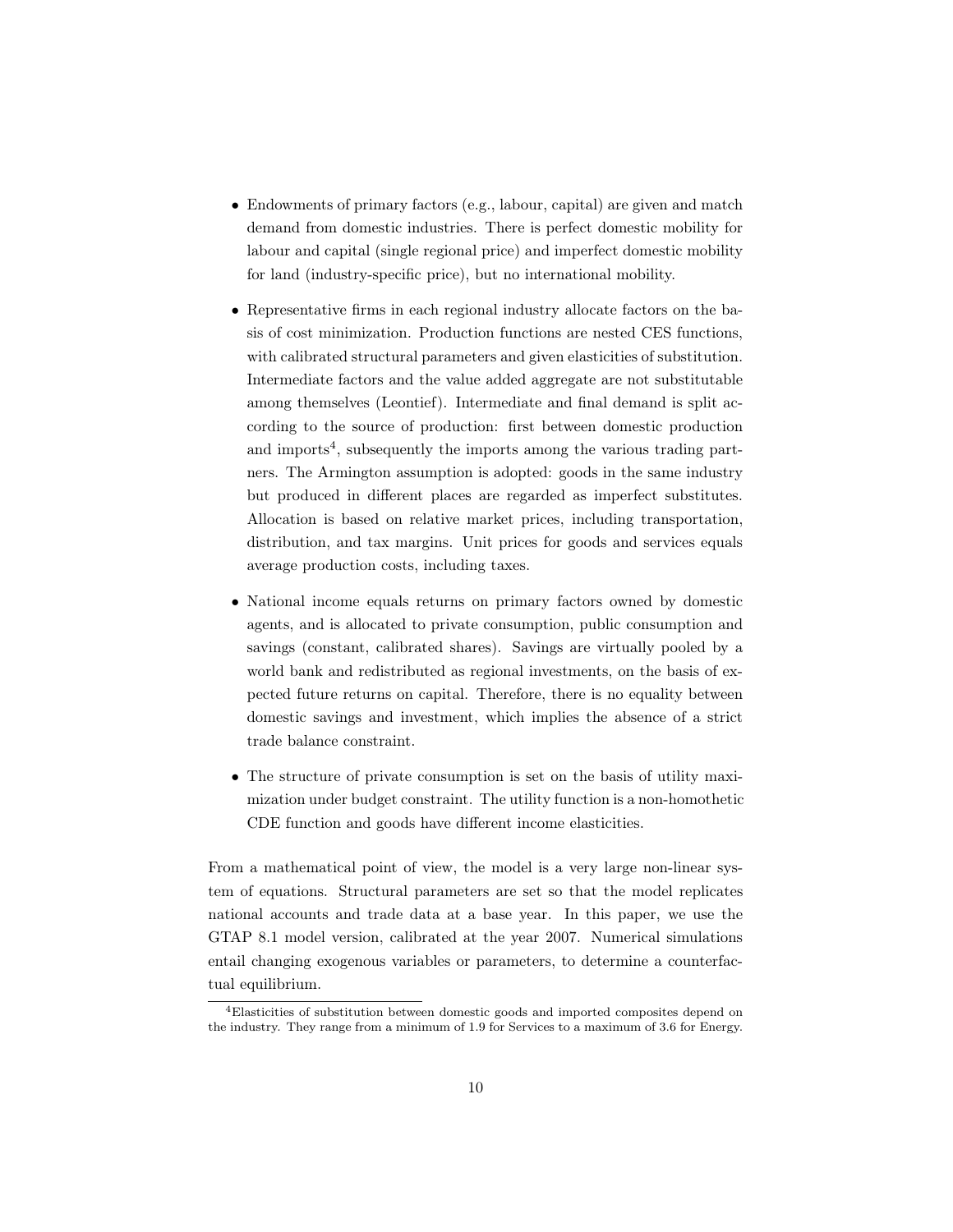We analyze here the effects of changes in the multifactor industrial productivity of the value added aggregate, which is a CES composite factor. We take into consideration a specific country, then we shock the productivity parameters of all industries in that country, as explained in the sub-section below. In each run, GTAP estimates the percentage change for all endogenous variables in the model. Among those variables, we focus on real domestic GDP, to ascertain the impact of variations in domestic industrial productivity on national income.

## 3.2 Stochastic simulation with the GTAP model

The software that can be used to perform simulation experiments with the GTAP model (RunGTAP) allows to undertake "systematic sensitivity analysis" on key parameters and exogenous variables, using statistical quadrature techniques (Arndt, 1996). One or more parameters are "perturbed" on the basis of  $ex$ -ante (subjective) probability distributions.<sup>5</sup> For each realization of the random variables, the model computes a general equilibrium state. Results from a series of runs are subsequently processed to infer the statistical distribution for all endogenous variables.<sup>6</sup>

Like in Valenzuela et al. (2005), we use this methodology to model the impact of idiosyncratic shocks in primary factors productivity on the real domestic GDP. We consider one country at a time. For all industries in each country (57), the model generates random realizations of the productivity parameter for the value added CES composite factor. The ex-ante distributions are all equal, independent and rectangular in [0.5, 1.5], therefore with mean 1 and standard error 0.2887. Among the various output variables, we focus on domestic real GDP and, in particular, on the relationship between standard error of the productivity shock and standard error of the GDP.

As expected, the estimates of the GDP standard error differ by country. The next step in our analysis is understanding why they are different and which, among the various explanatory factors proposed in the literature, appear to be most significant in influencing the degree of GDP variability.

<sup>5</sup>At the moment, only two distributions can be adopted to this purpose: rectangular and symmetric triangular.

 $6$ The software reports the estimated mean and standard error for all endogenous variables.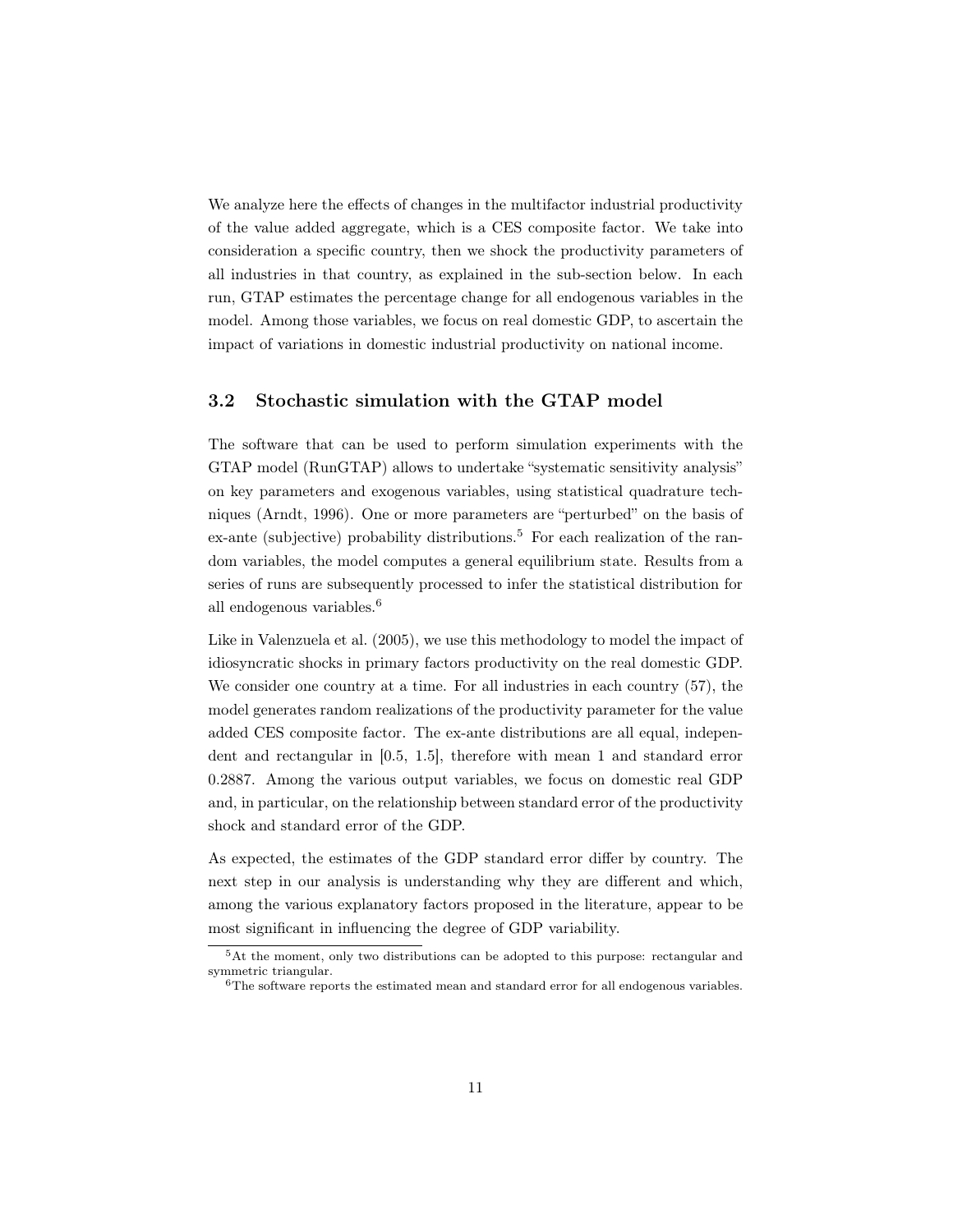## 4 Analysis of simulation results

#### 4.1 Estimates of GDP variability by country

Table 1 shows the estimates for the standard error of the GDP produced by our stochastic simulation exercise, relative to the standard error of the productivity shock, for a subset of 25 countries out of 109 in our dataset. Oman is the country with the highest GDP variability, followed by Russia. More precisely, Oman is the country which displays the highest sensitivity of national income to domestic productivity shocks, under the assumption that sectoral shocks are independently and identically distributed, and they affect all primary factors (value added composite) in a uniform way<sup>7</sup> . On the opposite side, China is the least sensitive country, followed by Egypt.

A quick inspection of the table reveals that there is no obvious correlation between country characteristics and the degree of GDP variability. Therefore, we turn now to a more systematic search for explanations.

## 4.2 Potential explanatory factors

We consider three classes of possible explanatory factors.

The first class includes different measures of "granularity". We consider:

- 1. The Herfindhal concentration index applied to industry sales or output (see eq.5);
- 2. The Herfindhal concentration index applied to industrial value added (see eq.2);
- 3. The sum of squared Domar weights (see eq.1).

Higher values for all these indices indicate that there are relatively few large sectors in the economy, which should increase the sensitivity of the GDP to internal shocks. A positive correlation sign is therefore expected.

<sup>7</sup>The productivity shock can be seen as a multidimensional random variable. In our experiment, we are assuming that its covariance matrix is diagonal with all values equal. In a more general setting, the structure of the covariance matrix can be arbitrary, and results may greatly differ. For example, a country may have an economy dominated by a large sector which, nonetheless, may be characterized by a rather limited variability in productivity, and co-variability with other sectors. In this case, that country would not be particularly sensitive to domestic productivity shocks.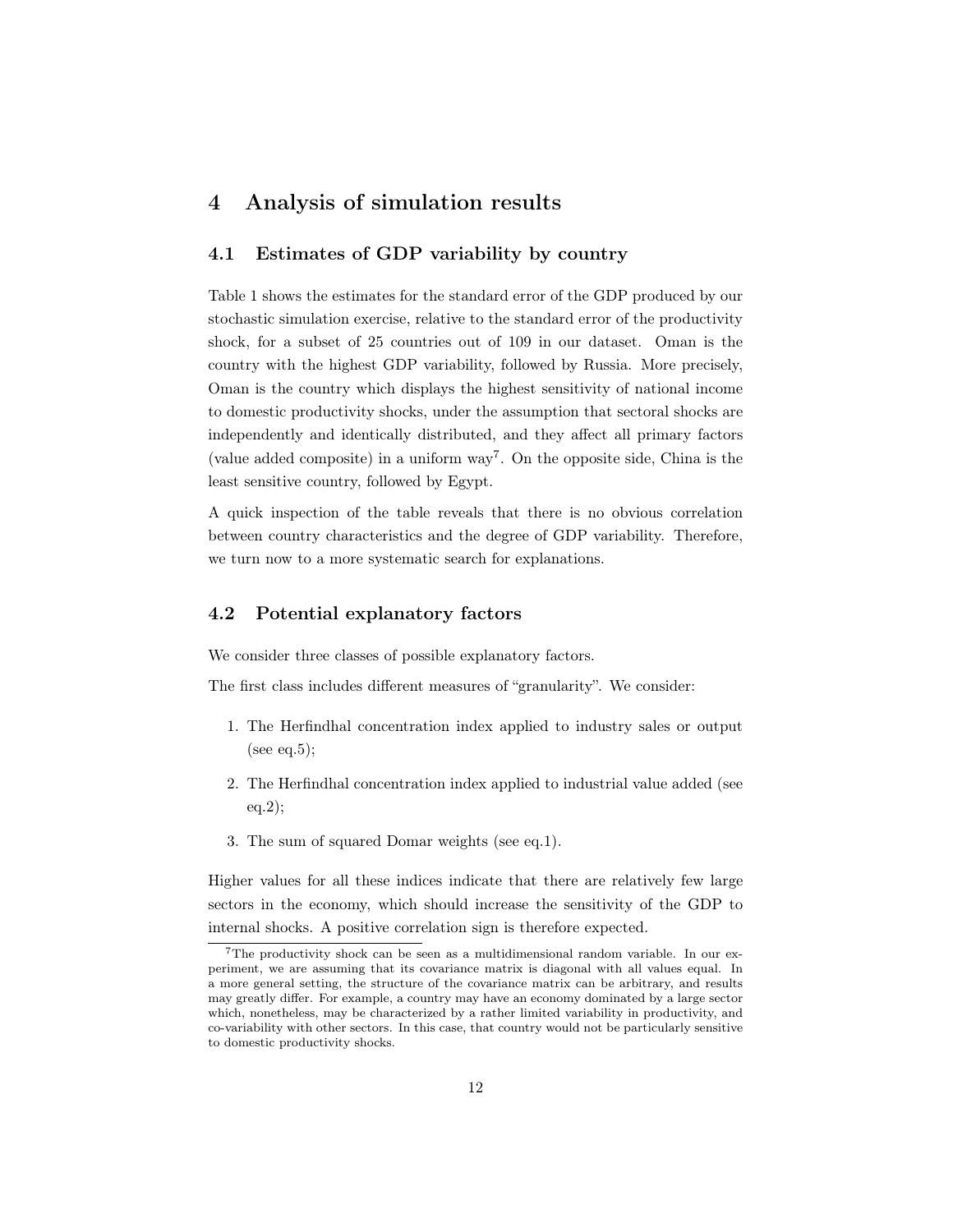|                         | sdGDP/sdPr        |
|-------------------------|-------------------|
| Belgium<br>1            | $34\%$            |
| 2 Bolivia               | 27%               |
| $3 \text{ China}$       | $\overline{20\%}$ |
| 4 Costa Rica            | $\overline{28\%}$ |
| $5$ Denmark             | $\overline{33\%}$ |
| 6 Egypt                 | $22\%$            |
| 7 Ethiopia              | $25\%$            |
| $8$ Germany             | $33\%$            |
| 9 Ghana                 | $\overline{29\%}$ |
| $10$ India              | $\overline{24\%}$ |
| $11$ Israel             | $\overline{31\%}$ |
| 12 Italy                | $\overline{33\%}$ |
| 13 Japan                | $\overline{30\%}$ |
| 14 Madagascar           | $25\%$            |
| 15 New Zealand          | $\overline{28\%}$ |
| $\overline{16}$ Oman    | 47%               |
| $17$ Russia             | $\overline{37\%}$ |
| $\overline{18}$ Senegal | $\overline{25\%}$ |
| 19 South Africa         | $\overline{28\%}$ |
| 20 South Korea          | 27%               |
| 21 Tanzania             | 24%               |
| 22 Tunisia              | $\overline{29\%}$ |
| 23 Turkey               | $\overline{27\%}$ |
| $24 \overline{UAE}$     | $\overline{28\%}$ |
| $25$ USA                | $\overline{32\%}$ |

Table 1: Relative GDP standard deviation, by country

The second class includes measures of the degree of trade openness. We consider:

- 1. A general index of trade openness, namely the ratio of the sum of total export and imports over GDP;
- 2. A more specific index related to intermediate factors: the share of imported intermediate goods on total intermediate consumption.

On the basis of our discussion in section 2.3, we expect a negative correlation between standard deviation of the GDP and some measure of trade openness, as the indirect effect of international trade on specialization is already captured by the granularity factors.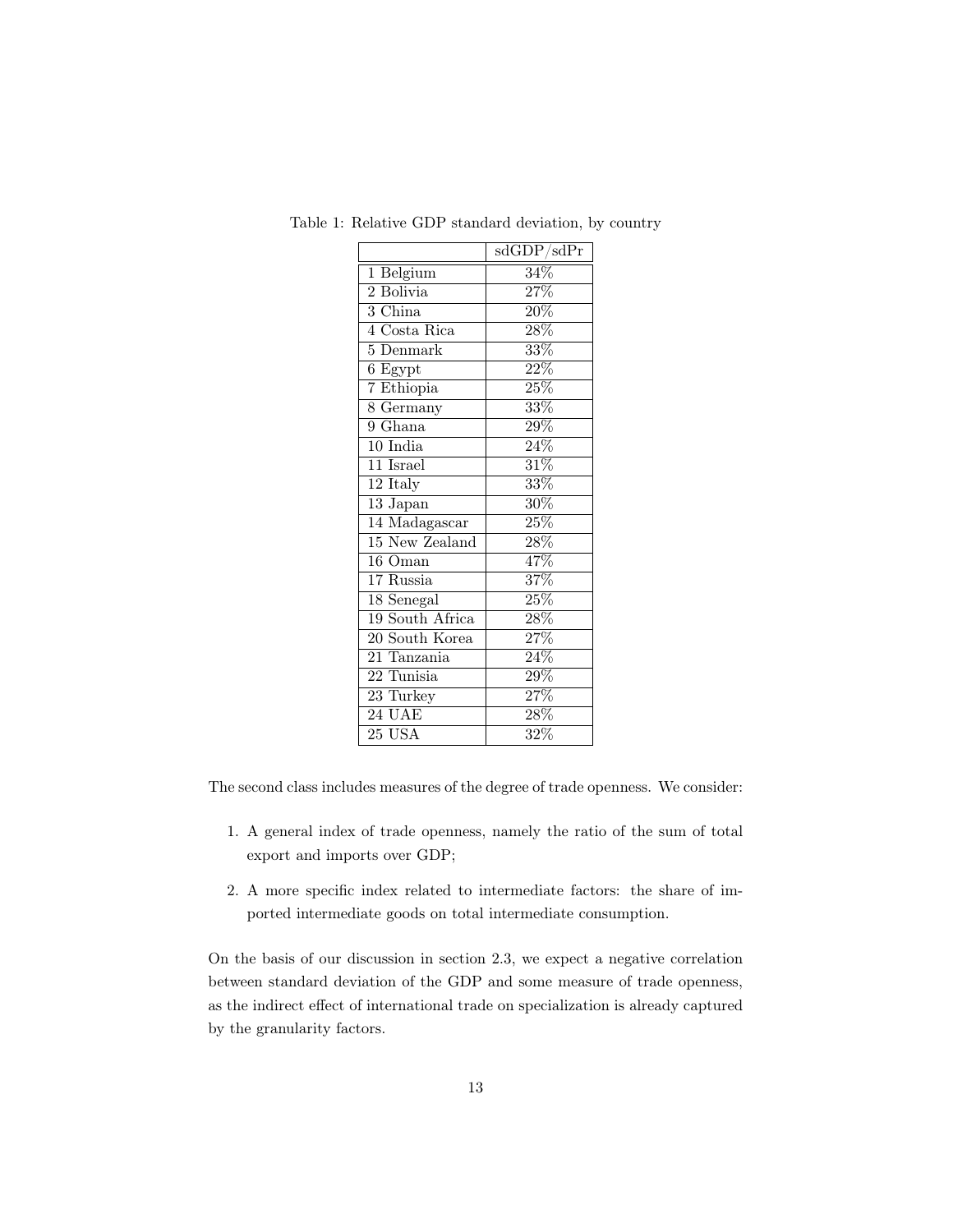The third class includes indices of inter-industry connectivity. More precisely, we take into account:

- 1. The standard deviation, or coefficient of variation<sup>8</sup>, in the distribution of first order degrees in the input-output network;
- 2. The standard deviation computed on the second order degrees (Acemoglu et al., 2012);
- 3. The power parameter of the best fitting Pareto distribution approximating the distribution of first order degrees;
- 4. Same as above, applied to the second order degrees distribution;
- 5. The sum of squared elements of the incidence vector (see eq.4).

All the variables in the third class have been computed in two different ways: one referring to the matrix of total input-output trade flows, the other one limited to domestic inter-industry flows. Therefore, ten alternative variables have been tested. All are expected to be positively correlated with the GDP variability, with the exception of Pareto parameters, which should be negatively correlated, because lower values indicate fat tails in the distributions.

We also consider a control variable, namely the standard deviation in the distribution of industrial value added shares on total production costs. The reason is that in the original model by Acemoglu et al. (2010) and Acemoglu et al. (2012) it is assumed that the single primary factor has the same (constant) value share in all industries (parameter  $\alpha$  in equation 4). The lower this standard deviation, the closer real data are to the theoretical model structure.

### 4.3 Assessing the explanatory power of different factors

We have regressed the logarithm of the GDP standard deviation against the logarithm of three candidates explanatory variables, selected in each of the three groups described in the previous section. In some cases, we have also added the fourth control variable. The reason why we have used a logarithmic formulation is because the relationships between variances or standard deviations

<sup>8</sup>As the sum of weights for all incoming links is normalized to one, the distribution of degrees (sum of outgoing links) has unitary mean.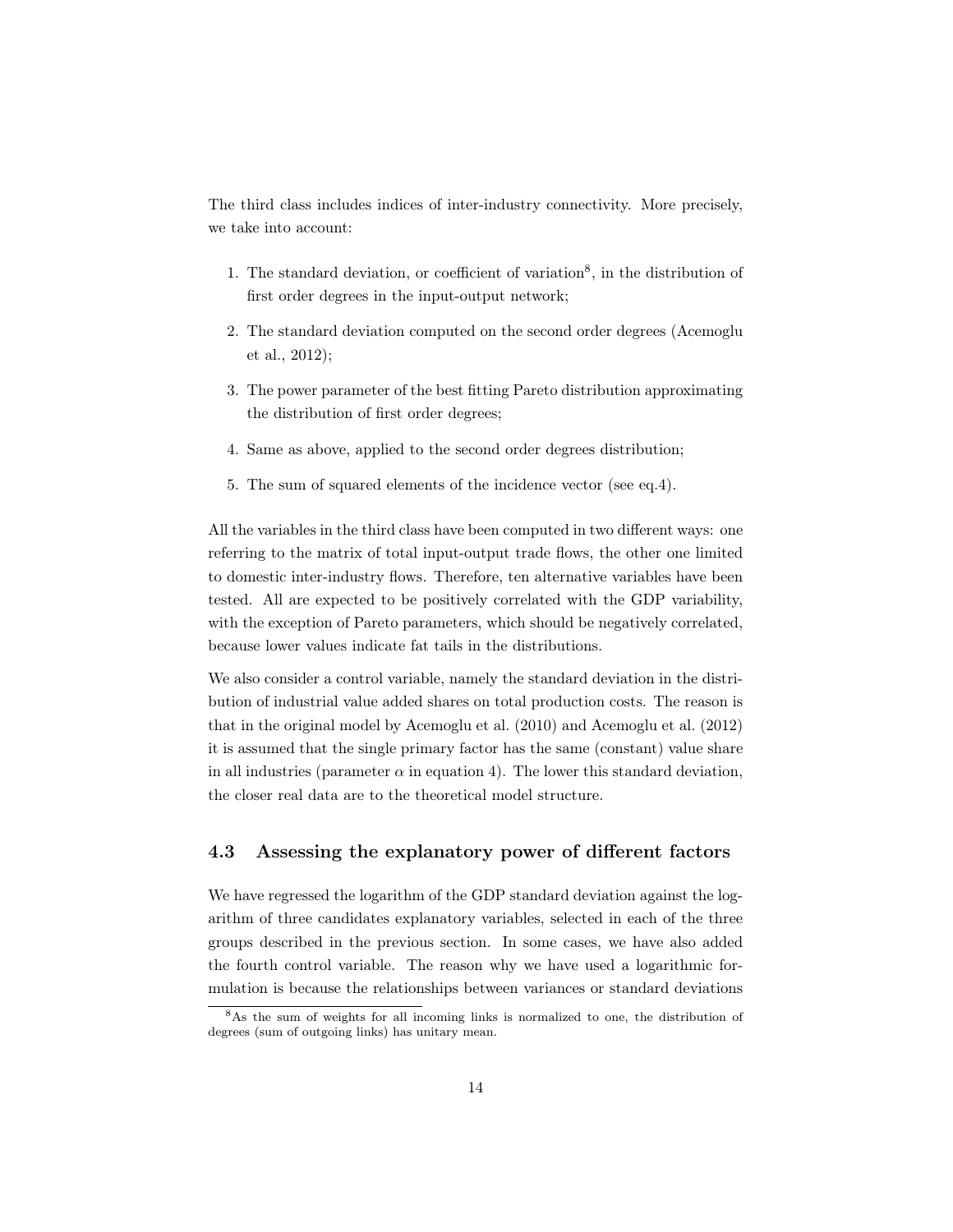| Variable                                                     | Acronym         | Min   | Max   | Mean  |                     |
|--------------------------------------------------------------|-----------------|-------|-------|-------|---------------------|
| HHI index on industry sales                                  | <b>HHIs</b>     | 0.039 | 0.172 | 0.068 |                     |
| HHI index on industrial value added                          | <b>HHIva</b>    | 0.041 | 0.319 | 0.094 | Table               |
| Sum of squared Domar weights                                 | Domar           | 0.134 | 0.978 | 0.295 | $\sim$<br>$\cdot$ . |
| $(X+M)/GDP$ index of trade openness                          | ΧM              | 0.201 | 2.593 | 0.854 |                     |
| Share of imported intermediate factors                       | VIFM            | 0.087 | 0.673 | 0.303 |                     |
| Standard deviation first order degrees (total flows)         | sdFO            | 0.920 | 3.155 | 1.403 | Explanatory         |
| Standard deviation second order degrees (total flows)        | sdSO            | 1.087 | 2.275 | 1.563 |                     |
| Power parameter Pareto distrib. 1st degrees (total flows)    | plFO            | 2.100 | 3.715 | 2.542 |                     |
| Power parameter Pareto distrib. 2nd degrees (total flows)    | plSO            | 1.725 | 3.217 | 2.276 | variables           |
| Sum of squared elements of incidence vector (total flows)    | IV <sub>2</sub> | 0.015 | 0.059 | 0.027 |                     |
| Standard deviation of share value added in total cost        | sdINCva         | 0.147 | 0.482 | 0.232 |                     |
| Standard deviation first order degrees (domestic flows)      | sdFOdom         | 0.974 | 3.814 | 1.683 |                     |
| Standard deviation second order degrees (domestic flows)     | sdSOdom         | 0.330 | 2.800 | 1.838 |                     |
| Power parameter Pareto distrib. 1st degrees (domestic flows) | plFOdom         | 1.669 | 5.391 | 2.386 | considered          |
| Power parameter Pareto distrib. 2nd degrees (domestic flows) | plSOdom         | 1.542 | 3.795 | 2.222 |                     |
| Sum of squared elements of incidence vector (domestic flows) | IV2dom          | 0.019 | 0.068 | 0.031 |                     |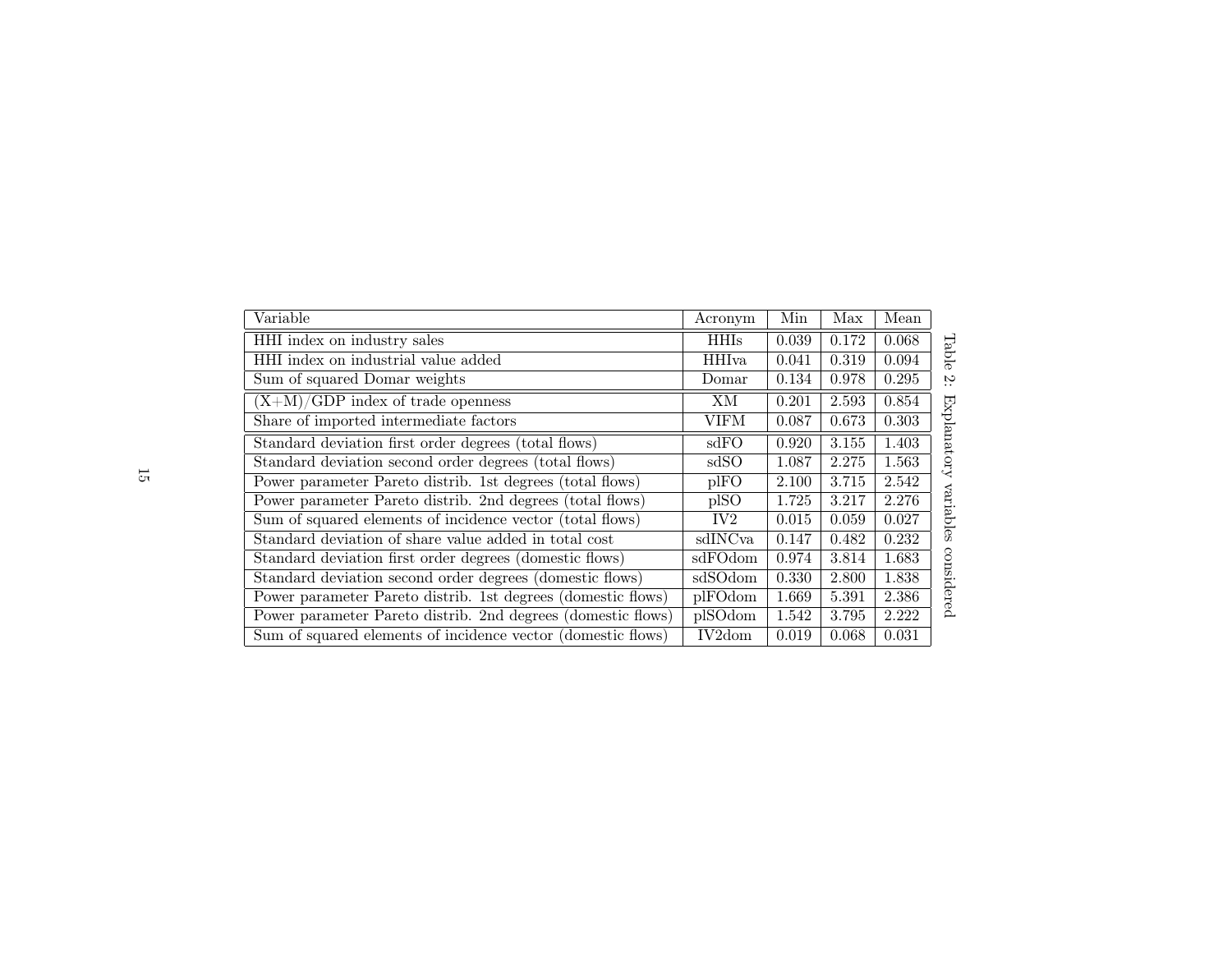(e.g., equation 1) are multiplicative. We have run many regressions, to test alternative model formulations, and we report here only a synthesis of our main findings.<sup>9</sup>

Among the granularity factors, we have hardly found any significance for Domar weights. Herfindhal indices, on the other hand, are statistically very significant. The best index is the one built on value added shares. On the basis of (2), this suggests that sectoral productivities are relatively independent variables.

Concerning trade openness, the importance of imported intermediate factors has proved to be consistently higher than the one of the general index  $(X+M)/GDP$ . This suggests that the impact of trade openness on GDP variability operates directly through its incidence on the purchases of intermediate production factors. Usually, this variable displays the expected negative sign, but it is weakly significant or not significant.

| Variable (log) | coeff.   | s.e.  |          | R2     |
|----------------|----------|-------|----------|--------|
| constant       | $-1.297$ | 0.038 | $-34.05$ | 0.9506 |
| <b>HHIva</b>   | 0.488    | 0.012 | 40.19    |        |
| <b>VIFM</b>    | $-0.002$ | 0.010 | $-0.19$  |        |
| sdSOdom        | 0.038    | 0.024 | 1.57     |        |

Table 3: Regression results  $#1$ 

To detect the effect of input-output linkages on GDP variability, best results are obtained when factors referring only to the matrix of domestic trade flows are employed, and the variables are the coefficients of variation in the distribution of first or second order degrees. On the other hand, the additional control variable (standard deviation in the distribution of value added shares) has never found to be statistically relevant.

We consider all possible combinations of explanatory variables in the three classes (3x2x10) and we evaluate the regression results on the basis of both the  $R<sup>2</sup>$  index of fitness and the sign of estimated parameters. Table 3 displays a summary of results for what we consider to be the best performing model formulation. Almost all the GDP variability is explained by the Herfindhal index on the value added. The VIFM factor is not significant. The standard deviation of the second order degrees, computed on the matrix of domestic input-output flows, has the correct sign and it is weakly significant.

<sup>9</sup>Further details are available on request.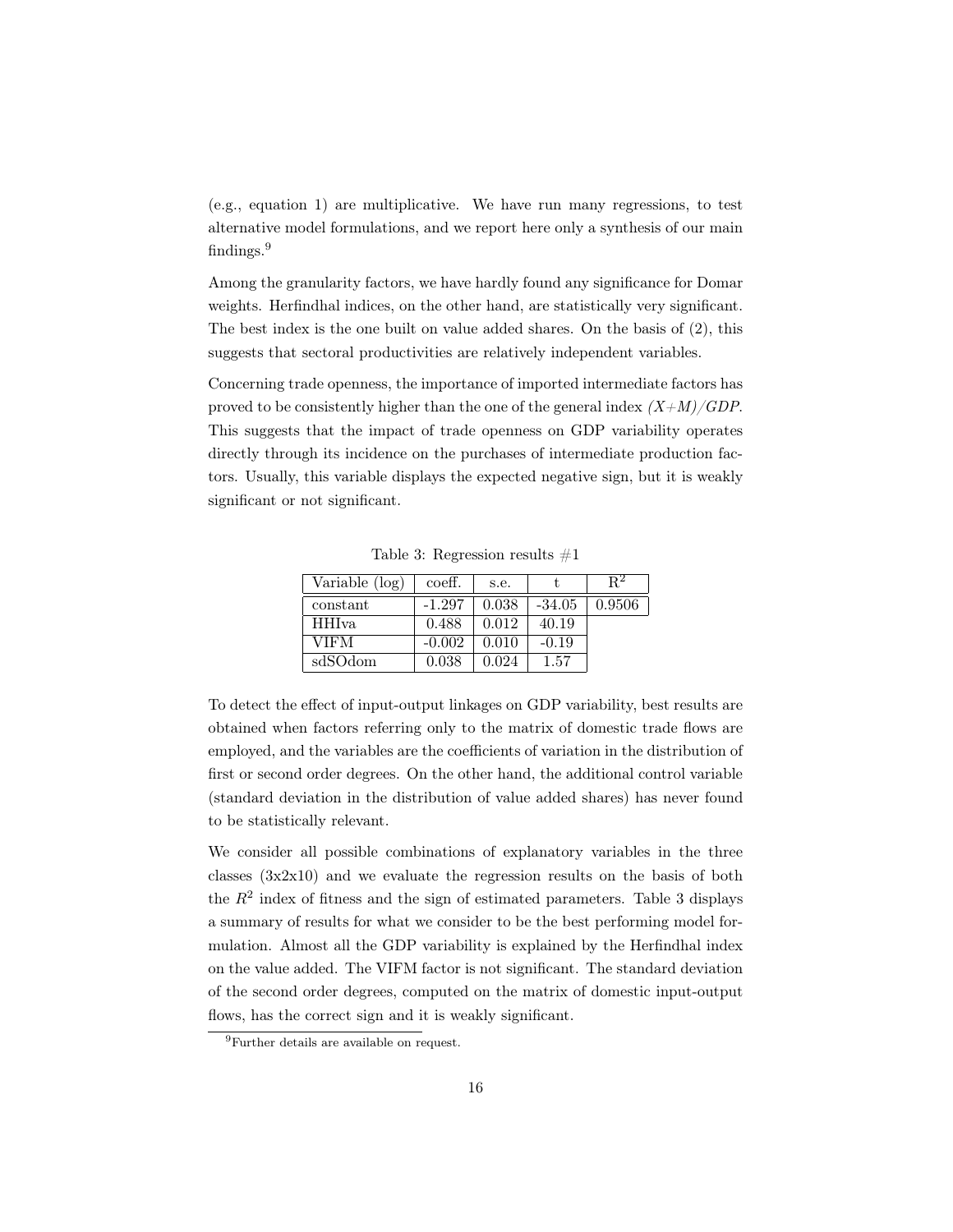Therefore, our results seem to suggest that, once real world data are taken into account, granularity (industrial concentration) matters, whereas inter-industrial linkages do not matter very much. Notice that, if there would be no purchases of intermediate factors in the economy (that is, if the input-output matrix would be empty), then HHIva would fully explain the variability of the (nominal) GDP.

However, sdSOdom and HHIva are positively correlated<sup>10</sup>, meaning that larger industries in terms of value added tend to be the same industries which are also main suppliers of intermediate factors in the economy. Because of this, the estimated coefficient for sdSOdom in Table 3 captures the connectivity effect net of its correlation with the industry size distribution: the high significance of the granularity variable may actually mask the relevance of the input-output structure.

To control for this correlation effect, we first run a regression of HHIva on sdSOdom:

$$
HHIva = \alpha + \beta \, sdSOdom + \epsilon \tag{6}
$$

then we build an instrumental variable  $HHIva^* = HHIva - \beta sdSOdom$ , netting out HHIva from its correlation with sdSOdom.

On Table 4 we report results for an alternative specification, in which HHIva\* replaces HHIva. Results are remarkably similar to those of Table 3, but this time sdSOdom is much more statistically significant.

| Variable (log) | coeff.   | s.e.  |          | R٤     |
|----------------|----------|-------|----------|--------|
| constant       | $-1.297$ | 0.038 | $-34.05$ | 0.9506 |
| $HHIva*$       | 0.488    | 0.012 | 40.19    |        |
| VIFM           | $-0.002$ | 0.010 | $-0.19$  |        |
| sdSOdom        | 0.409    | 0.023 | 17.92    |        |

Table 4: Regression results  $#2$ 

## 4.4 Interpreting the findings

Any divergence between our empirical results and those of other studies can be traced back to fundamental differences in the structure of the models used in

 $10$ The correlation index is 0.26, and 0.38 when the variables are expressed in logarithms.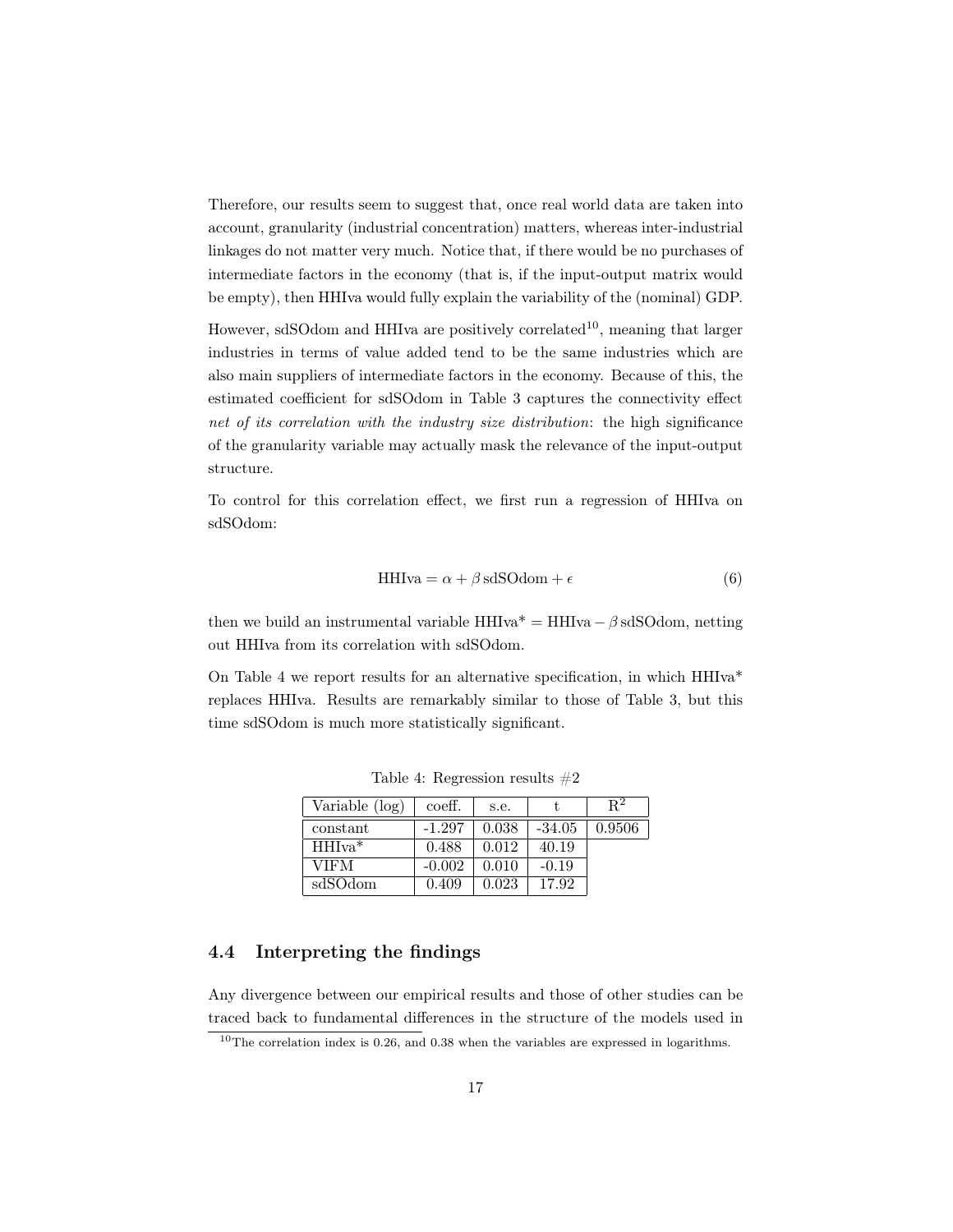the analysis. In the following, two specific differences are discussed: functional forms and the open/close nature of the economy.

#### 4.4.1 Different functional forms

Almost all theoretical and applied models based on Long and Plosser (1983) use linear logarithmic (Cobb-Douglas) production and utility functions, which are necessary to derive closed form analytical solutions. By contrast, in a simulation model like GTAP, a complex nested CES production function is assumed, where the upper nesting is Leontief (for intermediate factors and the value added composite), whereas substitutability between domestic and imported goods is modeled as a CES function with a relatively high elasticity.

To understand the role played by the chosen functional forms it may be useful to think of the propagation of productivity shocks as equivalent to the effect of factor cost variations on total production costs. For example, consider the impact of a cost variation for a certain production factor inside a Leontief and a Cobb-Douglas production / cost function. If the cost (or productivity) of a given factor is seen as a random variable and the parameters for both functions have been calibrated using the same data set, then the average cost in the Leontief case would higher that in the Cobb-Douglas function, but its variance would be smaller<sup>11</sup>. This means that the aggregate sensitivity to factor cost shocks is higher when the elasticity of substitution is larger.

What does all this imply when the production functions used in GTAP are compared with the ones typically used in the literature? Consider the productivity of the value added aggregate in one specific industry. Any change in productivity would directly affect the GDP, because GDP is just the sum of industrial values added. This is the granularity effect, which of course depends on the size of the industry. The shock then propagates to other industries, through the price of the output good, used as an intermediate factor. The lower variability of production costs and prices under the Leontief specification makes this effect smaller than in the typical theoretical model. On the other hand, the high

<sup>11</sup>Parameters for production functions in computable models are typically estimated by assuming that baseline prices, and aggregate costs, are set to one (trough the appropriate choice of quantity units of measure). Suppose that the cost share of a given parameter, with a unit cost w, is  $1/2$ . The Leontief cost function would then be specified as  $C(w)=0.5w + 0.5$ , whereas the Cobb-Douglas equivalent would be  $C(w) = w^{0.5}$ . Using these cost functions, it is easy to check that the variability in  $C(w)$  (measured as standard deviation, variance, etc.) is larger in the Cobb-Douglas formulation. More generally, it would be larger with a higher elasticity of substitution.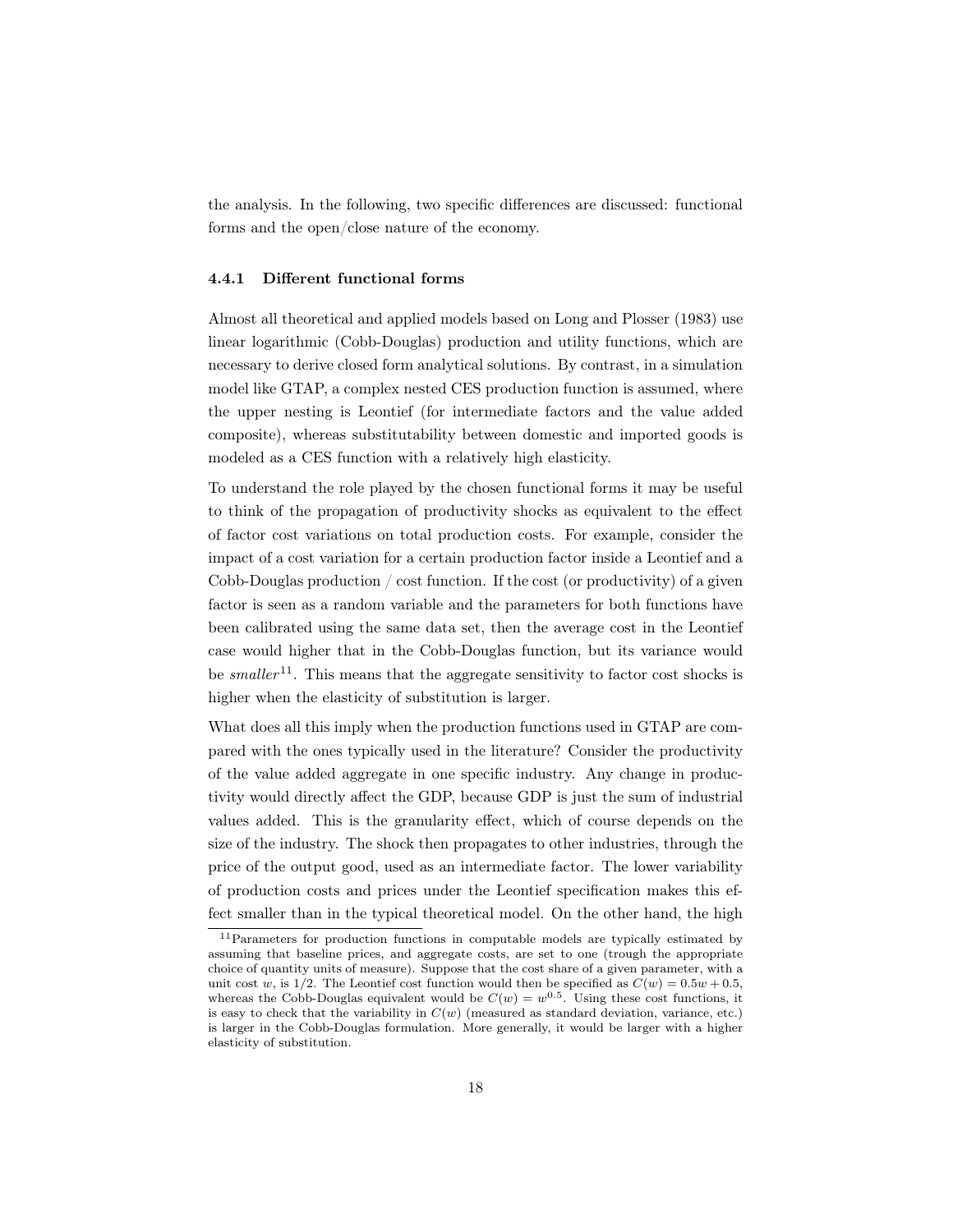elasticity in the CES nesting between imported and domestic goods amplifies the transmission of the shock<sup>12</sup>, again in comparison with the linear logarithmic benchmark. The two impacts tend to cancel each other. Therefore, the empirical lower relevance of input-output linkages in explaining GDP variability can hardly be attributed to a different choice of production functions.

#### 4.4.2 Foreign trade and international capital flows

A second major difference between the model used in this study and others in the literature is its open economy nature. When some production factors are imported, the propagation of productivity or cost shocks from one domestic sector to another domestic sector could be smaller than in the case of closed economy. To assess the role of trade openness on our results, it is essential to ascertain how prices of foreign goods would move in response to a domestic productivity shock. In a general equilibrium model, this is determined by the closure rule adopted for the foreign trade balance or, equivalently, to the way regional investments are allocated.

In this respect, the GTAP model is characterized by a peculiar treatment of international capital flows. Domestic savings and investments do not equal in the model. Savings (a constant share of national income) are pooled by a virtual world bank and regionally redistributed according to the relative returns on capital, on the basis of an elasticity parameter (called RORFLEX in the model). A low value for this parameter makes international investments more mobile, which can be interpreted as a stronger integration of international financial markets. Because of the accounting identity between net savings and foreign trade balance, any capital inflow implies a trade deficit, with the value of imports exceeding the value of exports.

Other general equilibrium models, in particular single country CGE models, often adopt the alternative assumption of no changes in the trade balance, following any variation in variables or parameters of the model. Under this alternative closure rule, a positive (negative) productivity shock entails a deterioration (improvement) in the terms of trade, that is a real devaluation (revaluation) of the national currency<sup>13</sup>. Therefore, imported goods would become more (less)

<sup>&</sup>lt;sup>12</sup>The more so if, as discussed in Section 4.4.2, lower domestic prices are associated with higher prices of imported products.

 $^{13}$ A positive productivity shock for primary inputs is equivalent to an increase in the endow-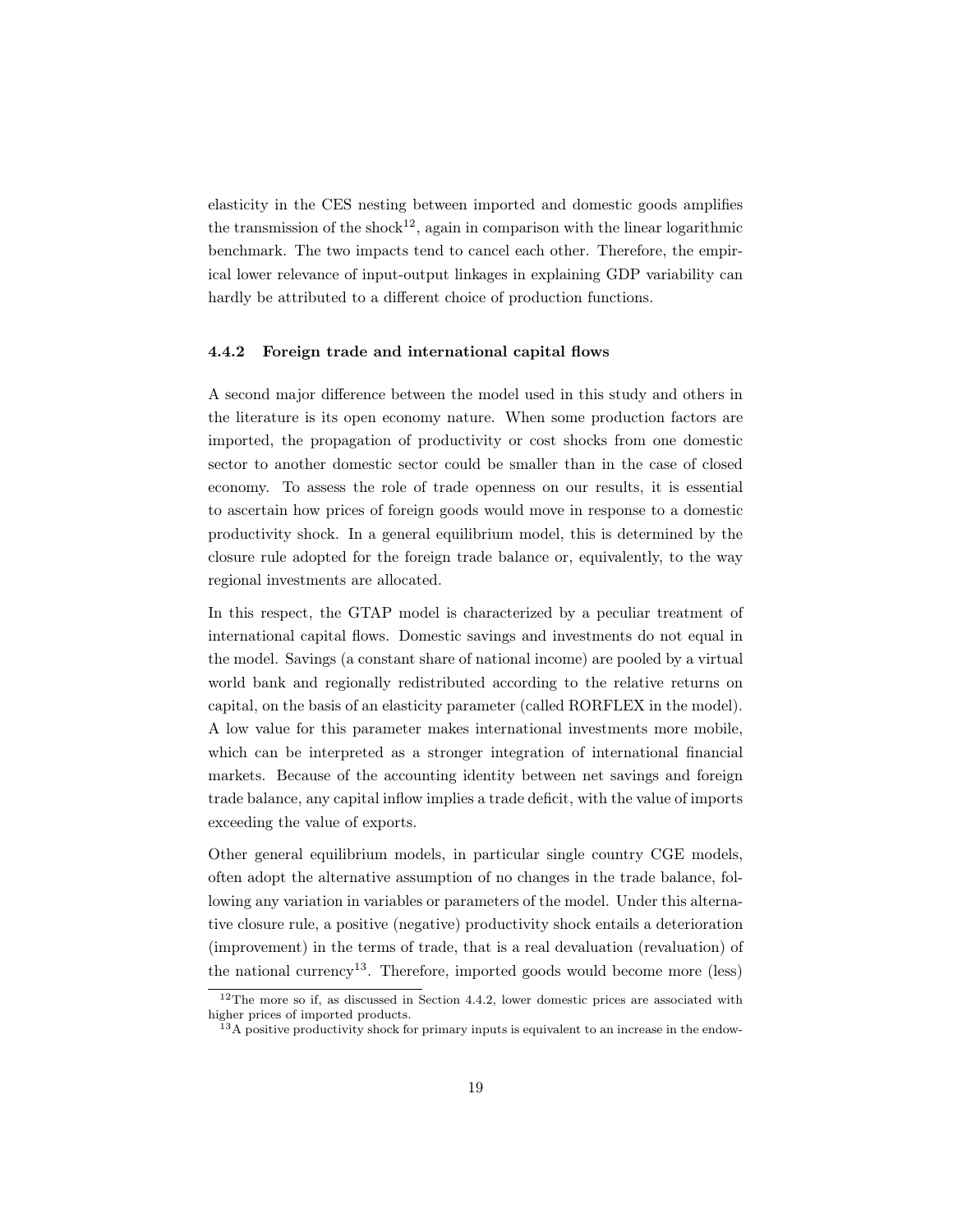expensive, thereby amplifying the substitution with domestic products, whose prices move to the opposite direction.

We have undertaken a robustness check of our results under different foreign trade closure rules. We have generated two new sets of estimates for the standard deviation of the real GDP variable under (a) a value of the RORFLEX elasticity reduced by 50%, and (b) the imposition of a trade balance invariance constraint.

Let us consider the case of a low RORFLEX parameter first. Lower values would make the inflow of foreign investment, in response to increases in the marginal productivity of capital, larger. Since aggregate investments are one component of the GDP, this may suggest that domestic GDP should display a higher variability when international capital flows are more mobile (low ROR-FLEX). However, we found that this it is not always the case: the standard deviation of the real GDP increases when RORFLEX is reduced in just 85% of all countries in our data set<sup>14</sup>.

When the regressions illustrated in Section 4.3 are repeated using new data for the dependent variable, we found that the explanatory power of all regression models is dramatically reduced. This can be related to the overlapping of a demand side shock (additional investment demand) to the primary shock on productivity, making the overall impact on GDP blurred. Also, we consistently found lower significance and wrong sign for the trade openness variables (XM, VIFM). This is due to the fact that, with a low RORFLEX, most positive (negative) productivity shocks would trigger more (less) investments and a foreign trade deficit (surplus). Therefore, domestic and foreign prices could actually move to the same direction, possibly reversing the intermediate factors substitution mechanism discussed in Section 2.3.

Secondly, we imposed a trade balance constraint for all countries<sup>15</sup>. Again, we repeated all our regression experiments with the new estimates for the dependent variable "standard deviation of the GDP". Overall, results turn out to be quite similar to the ones obtained by our first set of regressions, indicating that the international mobility of capital in the baseline model, with the assigned value

ment of primary resources. Resources get more abundant and cheaper, and the same occurs for domestic goods, which are produced using these resources.

<sup>&</sup>lt;sup>14</sup>The opposite result may emerge, for example, when the relatively "large" industries are not capital intensive, because positive shocks on those industries could offset negative shocks on small, capital intensive industries, which ultimately brings about net gains in national income associated with lower demand and returns on capital.

<sup>&</sup>lt;sup>15</sup>This is easily obtained by swapping some endogenous and exogenous variables in the model.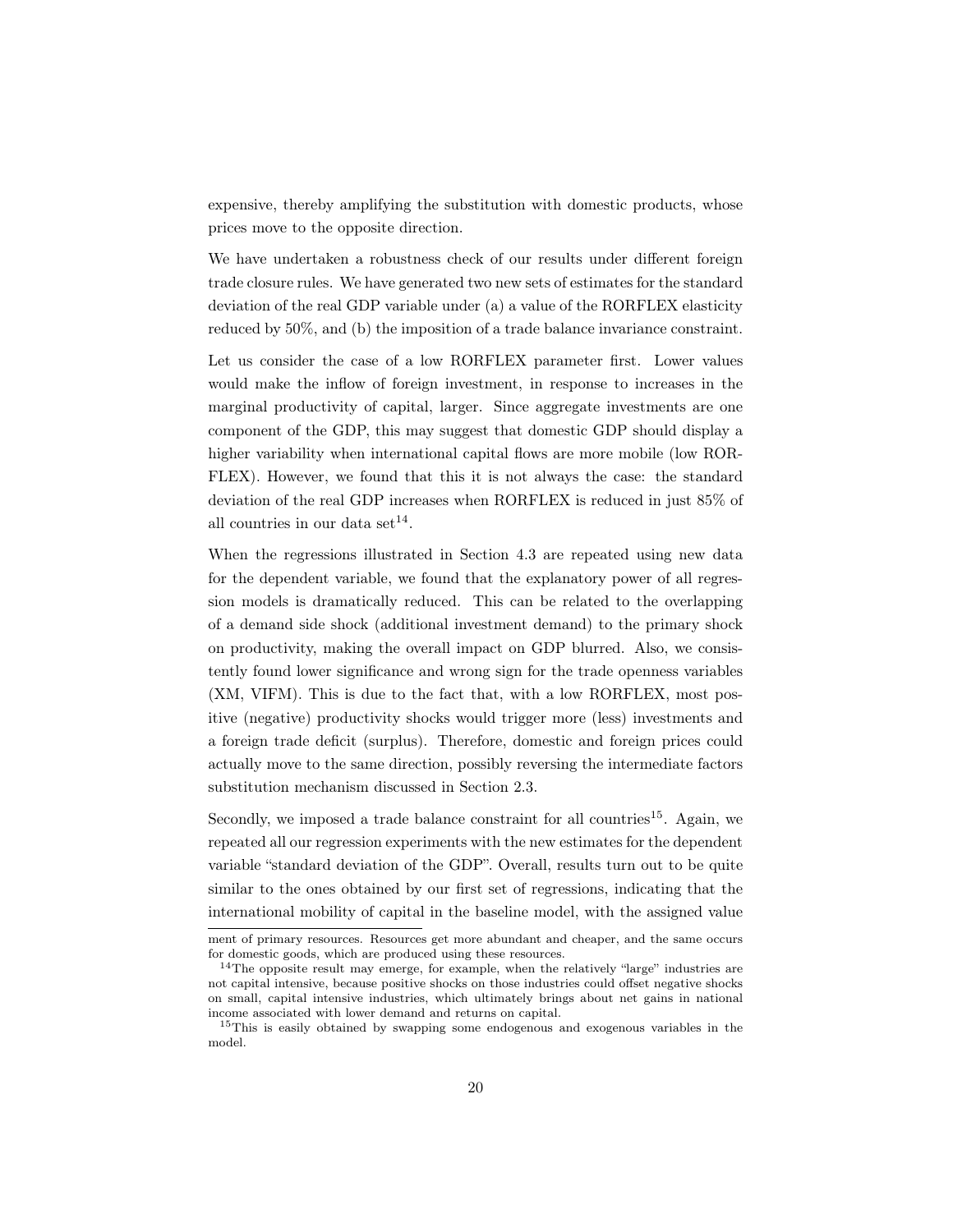for RORFLEX, is already rather limited. Table 5, corresponding to Table 3, shows the results for the best fitting regression. Notice that the statistical significance of the VIFM variable has increased, as expected, although it remains rather limited.

| Variable (log) | coeff.   | s.e.  |          | R٤     |
|----------------|----------|-------|----------|--------|
| constant       | $-1.269$ | 0.039 | $-32.40$ | 0.9494 |
| <b>HHIva</b>   | 0.499    | 0.012 | 40.01    |        |
| VIFM           | $-0.004$ | 0.011 | $-0.38$  |        |
| sdSOdom        | 0.023    | 0.025 | 0.91     |        |

Table 5: Regression results  $#1$  with trade balance constraint

# 5 Conclusion

Most papers dealing with the propagation of productivity shocks use general equilibrium models, which consider a single, closed economy. Simple functional forms for production processes and the utility of the representative consumer are usually adopted. These studies reveal that there are two main determinants for the sensitivity of aggregate income to sectoral productivity shocks: (1) the size distribution of industries, and (2) the input-output structure of the economy.

A novel approach has been proposed in this paper, based on stochastic simulations with a global CGE model. CGE models are widely used tools in applied economic analysis, and have been utilized in many different fields. However, they have never been employed (to the best of our knowledge) to investigate the relationship between economic structure and aggregate sensitivity to sectoral productivity shocks.

We made use of a popular CGE model (GTAP) to estimate the statistical distribution of the real GDP in 109 countries, assuming that the productivities of the industrial value added composites are identically and independently distributed random variables. Our estimates highlight that significant differences exist among countries in terms of standard deviation of the real GDP distribution, meaning that the sensitivity to sectoral shocks is remarkably dissimilar.

In order to understand what originates these diverse characteristics, we undertook a series of regressions in which the standard error of the GDP is expressed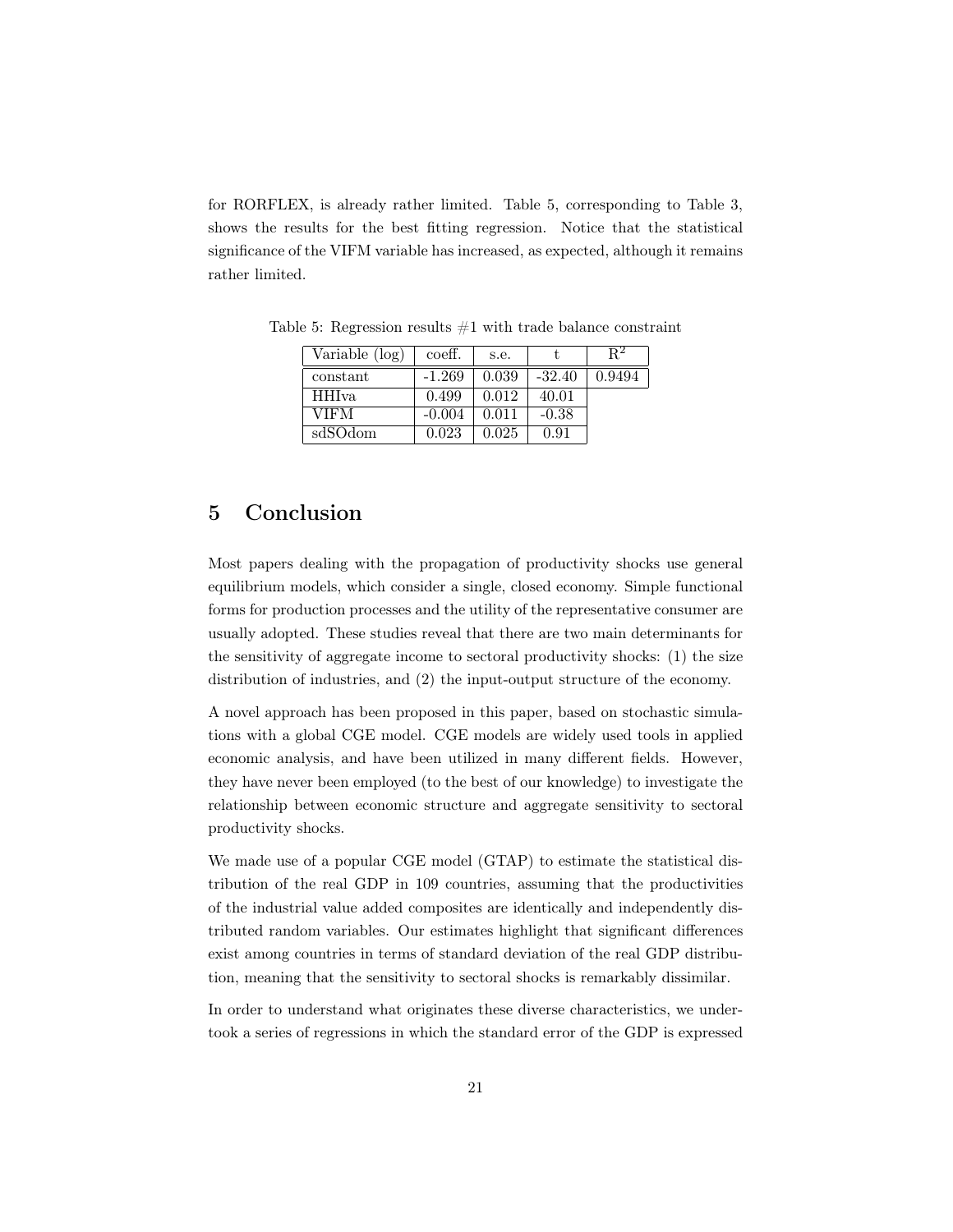as a function of variables measuring the "granularity" of the economy, the distribution of input-output trade flows, and the degree of foreign trade openness. Many formulations have been tested, using alternative variables and indices proposed in the literature.

We found that the variability of the GDP, induced by sectoral shocks, is basically determined by the degree of industrial concentration as counted by the Herfindhal index of industrial value added. The degree of centrality in inter-industrial connectivity, measured by the standard deviation of second order degrees, is mildly significant, but it is also correlated with the industrial concentration index. After controlling for the correlation effect, we found that connectivity turns out to be statistically significant, although less so than granularity.

The degree of openness to international trade, in this case calculated as the share of imported intermediate factors, is not statistically significant. However, we ascertain that the impact of trade openness variables critically depends on the assumptions adopted in the model, and in particular on the existence of a trade balance constraint.

# References

- Acemoglu, D., Carvalho, V., Ozdaglar, A., and Tahbaz-Salehi, A. (2010). Cascades in networks and aggregate volatility. Working Paper 16516, National Bureau of Economic Research.
- Acemoglu, D., Carvalho, V., Ozdaglar, A., and Tahbaz-Salehi, A. (2012). The network origins of aggregate fluctuations. Econometrica, 80:1977–2016.
- Acemoglu, D., Ozdaglar, A., and Tahbaz-Salehi, A. (2013). The network origins of large economic downturns. Working Paper 19230, National Bureau of Economic Research.
- Arndt, C. (1996). An introduction to systematic sensitivity analysis via gaussian quadrature. Technical Paper 2, Global Trade Analysis Project (GTAP).
- Bak, P., Chen, K., Scheinkman, J., and Woodford, M. (1993). Aggregate fluctuations from independent sectoral shocks: self-organized criticality in a model of production and inventory dynamics. Ricerche Economiche / Research in Economics, 47:3–30.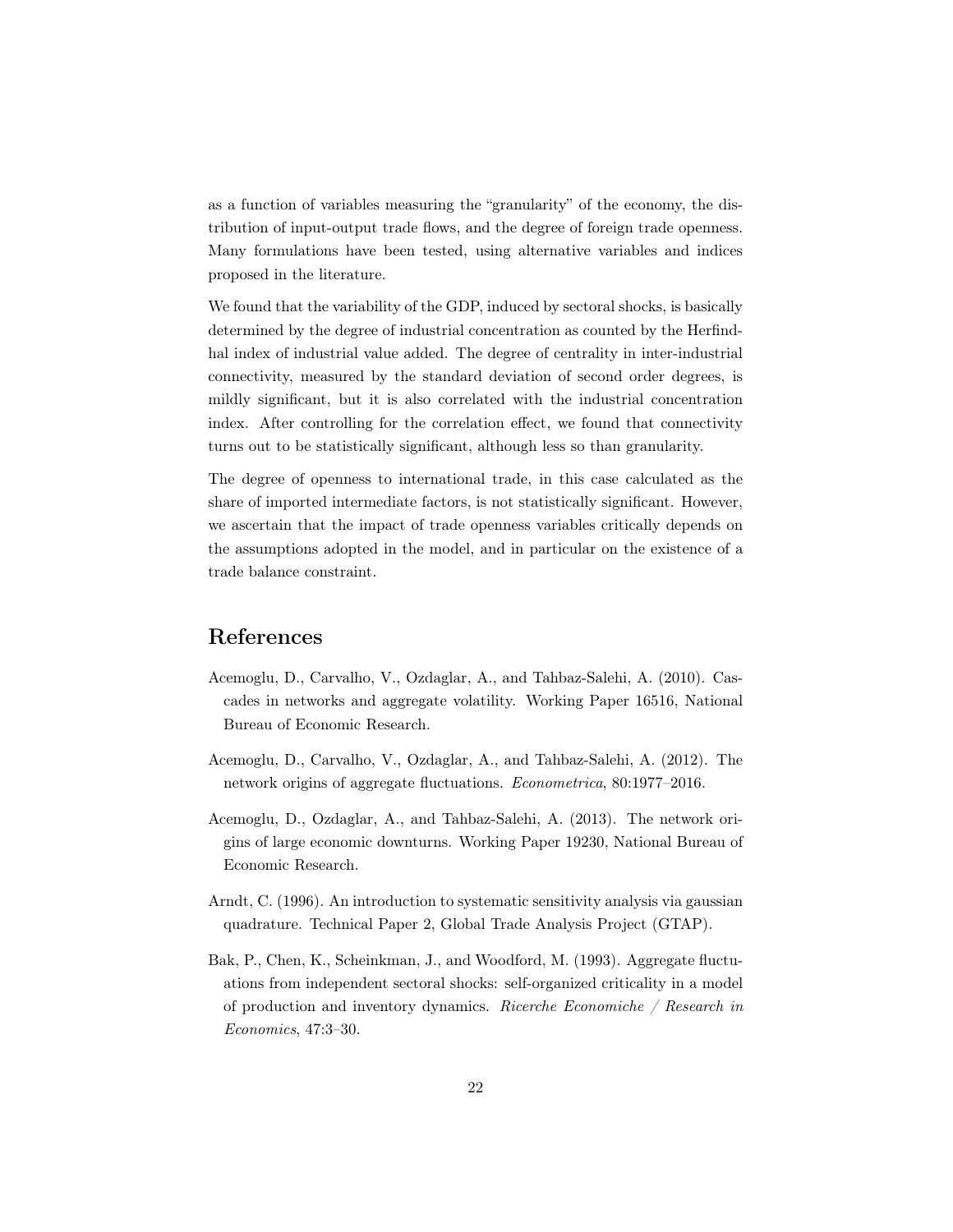- Bonacich, P. (1987). Power and centrality: A family of measures. American Journal of Sociology, 92:1170–1182.
- Canning, D., Amaral, L., Lee, Y., Meyer, M., and Stanley, H. (1998). Scaling the volatility of gdp growth rates. Economics Letters, pages 335–341.
- Carvalho, V. and Gabaix, X. (2010). The great diversification and its undoing. Working Paper 16424, National Bureau of Economic Research.
- Crucini, M. (1997). Country size and economic fluctuations. Review of International Economics, 5(2):204–220.
- Di Giovanni, J. and Levchenko, A. (2012). Country size, international trade, and aggregate fluctuations in granular economies. Journal of Political Economy, 120(6):1083–1132.
- Dupor, B. (1999). Aggregation and irrelevance in multi-sector models. Journal of Monetary Economics, 43:391–409.
- Easterly, W. and Kraay, A. (2000). Small states, small problems? income, growth, and volatility in small states. World Development, 28(11):2013–2027.
- Eaton, J., Kortum, S., and Sotelo, S. (2012). International trade: Linking micro and macro. Working Paper 17864, National Bureau of Economic Research.
- Foester, A., Sarte, P., and Watson, M. (2011). Sectoral versus aggregate shocks: A structural factor analysis of industrial production. Journal of Political Economy, 119(1):1–38.
- Gabaix, X. (2011). The granular origin of aggregate fluctuations. *Econometrica*, 79(3):733–772.
- Hertel, T., editor (1997). Global Trade Analysis: Modeling and Applications. Cambridge University Press.
- Hornstein, A. and Praschnik, J. (1997). Intermediate inputs and sectoral comovement in the business cycle. Journal of Monetary Economics, 40:573–595.
- Horvath, M. (1998). Cyclicality and sectoral linkages: Aggregate fluctuations from independent sectoral shocks. Review of Economic Dynamics, 1:781–808.
- Horvath, M. (2000). Sectoral shocks and aggregate fluctuations. Journal of Monetary Economics, 45:69–106.